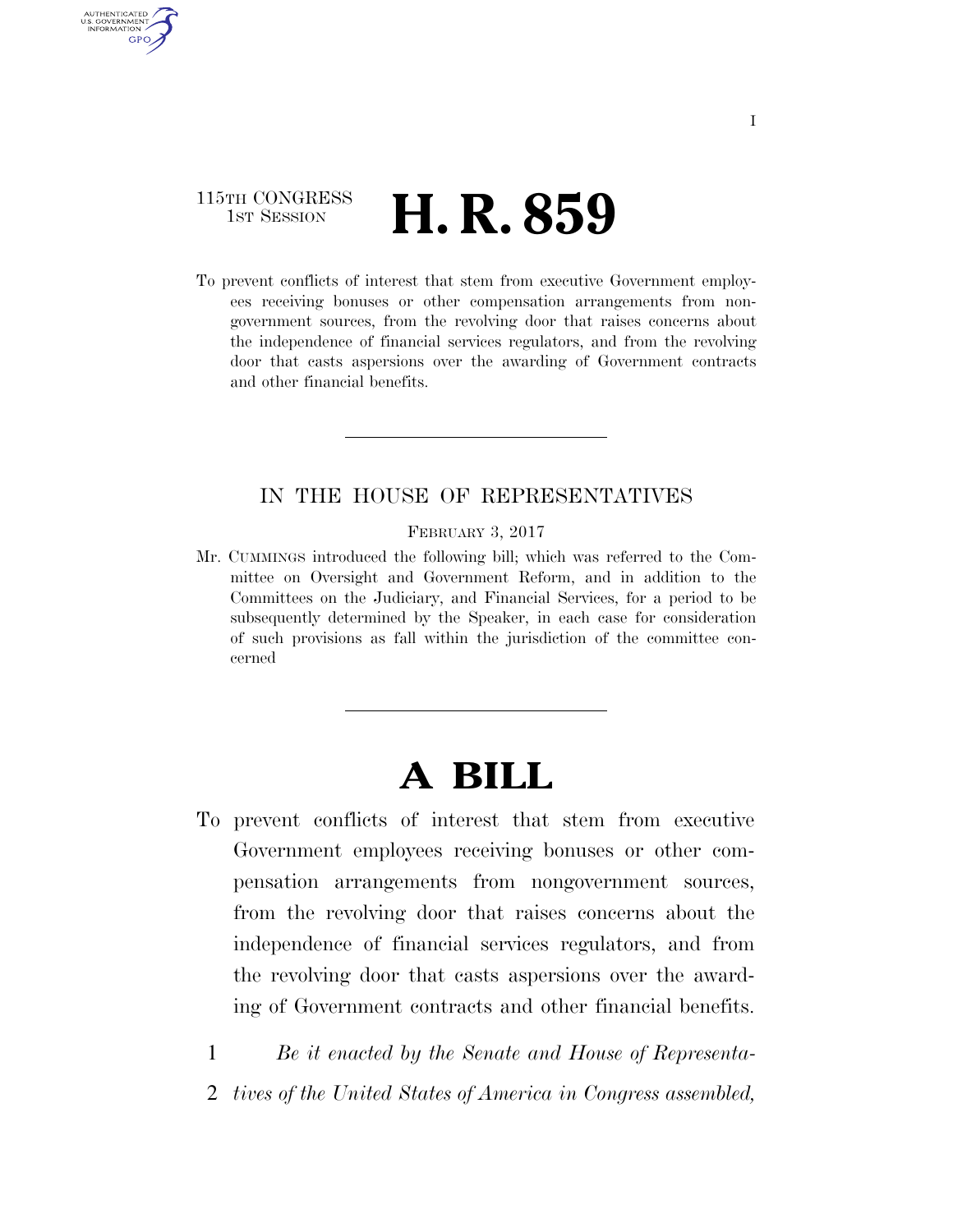#### **SECTION 1. SHORT TITLE.**

 This Act may be cited as the ''Financial Services Conflict of Interest Act''.

### **SEC. 2. RESTRICTIONS ON PRIVATE SECTOR PAYMENT FOR GOVERNMENT SERVICE.**

 Section 209 of title 18, United States Code, is amended—

8 (1) in subsection  $(a)$ —

 (A) by striking ''any salary'' and inserting 10  $\qquad$  "any bonus or salary"; and

 (B) by striking ''his services'' and inserting 12 "services rendered or to be rendered"; and

- 13 (2) in subsection (b)—
- 14 (A) by inserting " $(1)$ " after " $(b)$ "; and
- (B) by adding at the end the following:

 ''(2) For purposes of paragraph (1), a pension, retire- ment, group life, health or accident insurance, profit-shar- ing, stock bonus, or other employee welfare or benefit plan that makes payment of compensation contingent on ac- cepting a position in the Federal Government shall not be considered bona fide.

 $\qquad$  "(3) For purposes of paragraph (2), compensation in- cludes a retention award or bonus, severance pay, and any other payment linked to future service in the Federal Gov-ernment in any way.''.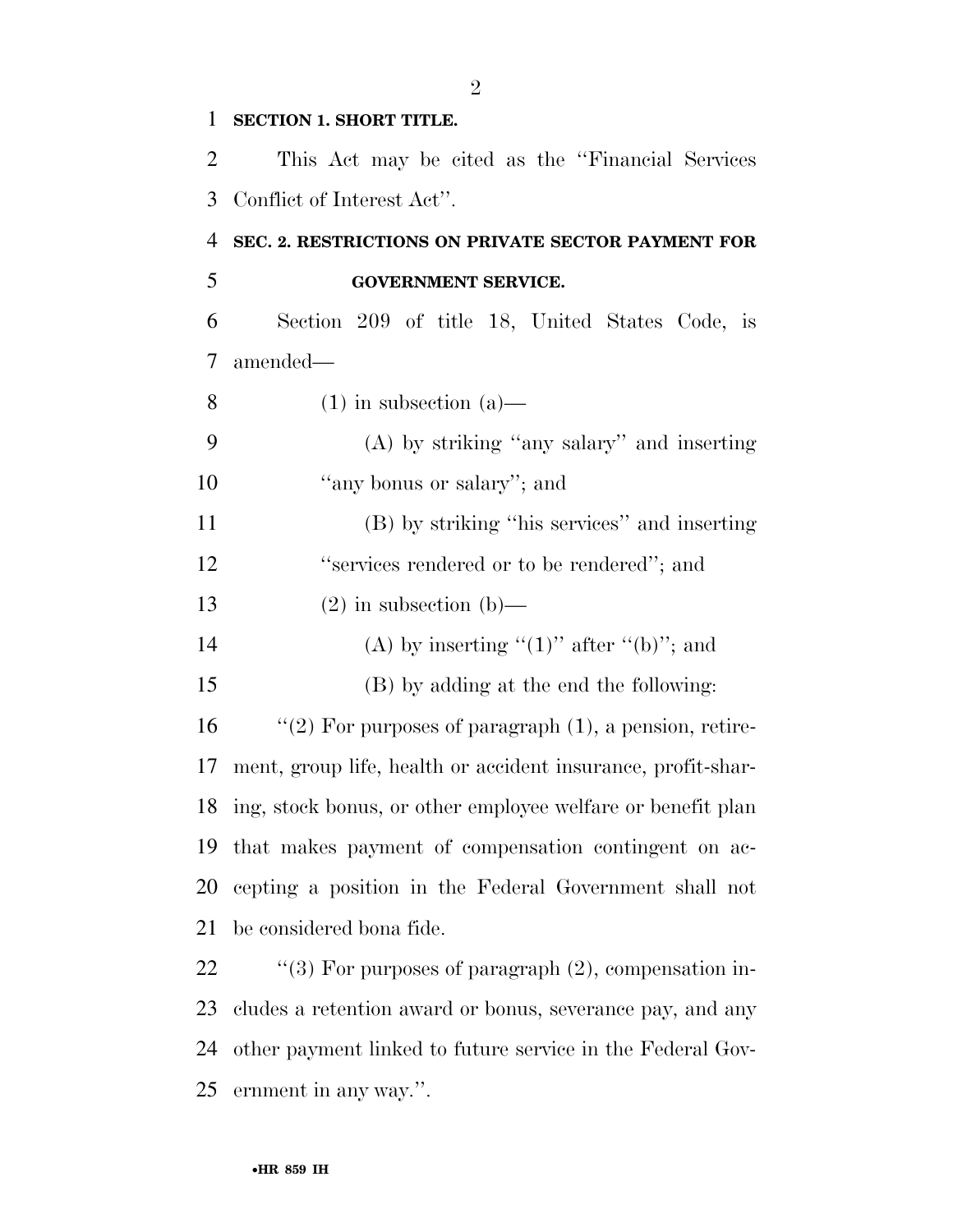## **SEC. 3. REQUIREMENTS RELATING TO SLOWING THE RE- VOLVING DOOR AMONG FINANCIAL SERVICES REGULATORS.**

 (a) IN GENERAL.—The Ethics in Government Act of 1978 (5 U.S.C. App.) is amended by adding at the end the following:

# **''TITLE VI—SPECIAL REQUIRE- MENTS FOR FINANCIAL SERV-ICES REGULATORS**

### **''SEC. 601. DEFINITIONS.**

11 "(a) IN GENERAL.—In this title, the terms 'des- ignated agency ethics official' and 'executive branch' have the meanings given those terms under section 109.

''(b) OTHER DEFINITIONS.—In this title:

15 "(1) COVERED FINANCIAL SERVICES AGENCY.—

The term 'covered financial services agency'—

17 ''(A) means a primary financial regulatory agency (as defined in section 2 of the Dodd-Frank Wall Street Reform and Consumer Pro-

20 tection Act (12 U.S.C. 5301)); and

21  $"$ (B) includes—

22 ''(i) the Board of Governors of the Federal Reserve System;

24 ''(ii) the Office of the Comptroller of 25 the Currency;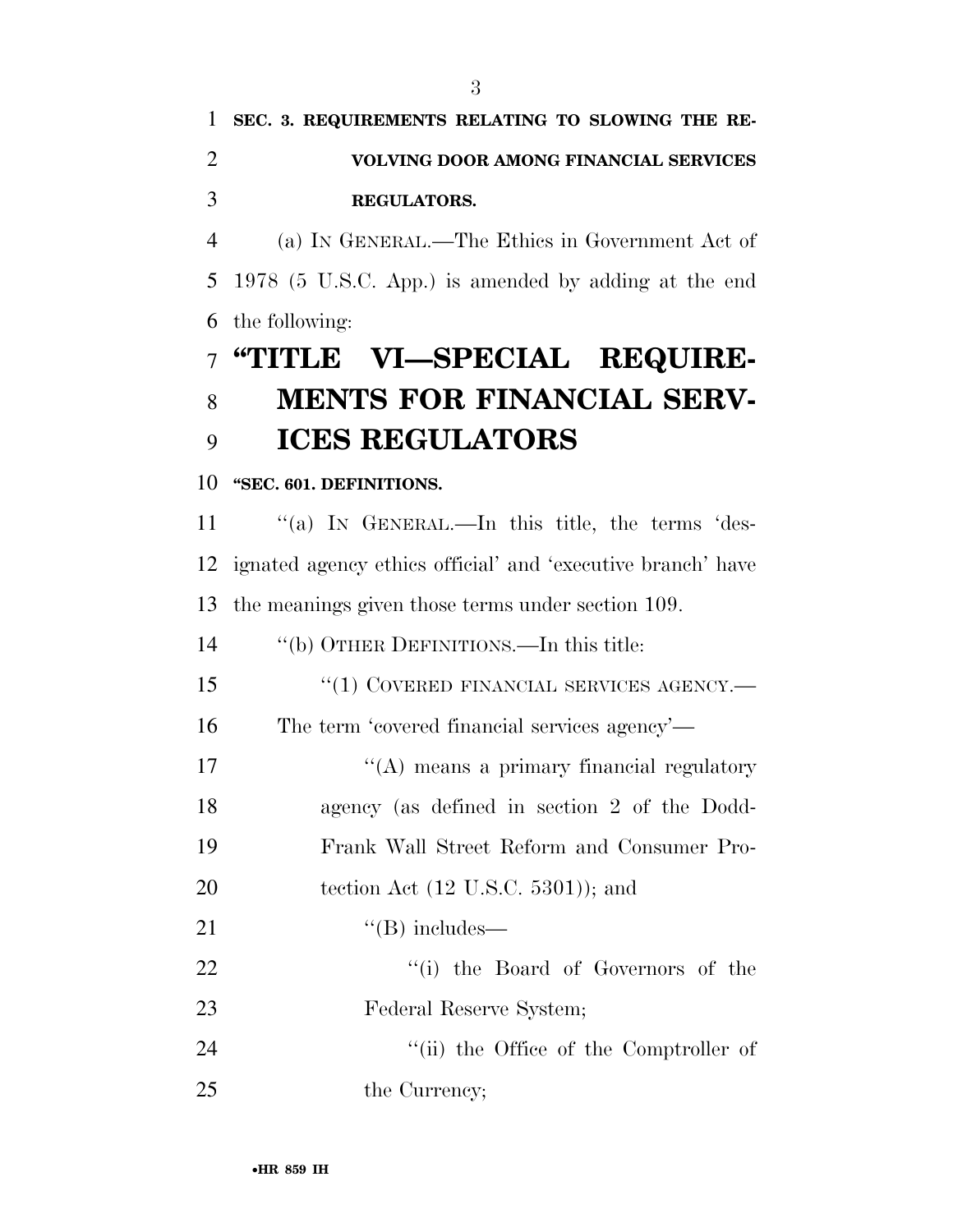1 ''(iii) the Federal Deposit Insurance 2 Corporation; 3 ''(iv) the National Credit Union Ad-4 ministration; 5 ''(v) the Securities and Exchange 6 Commission; 7 "(vi) the Federal Housing Finance 8 Agency; 9 ''(vii) the Bureau of Consumer Finan-10 cial Protection; 11 ''(viii) the Commodity Futures Trad-12 ing Commission; 13 ''(ix) the Department of the Treasury; 14  $''(x)$  the National Economic Council; 15 and 16 ''(xi) the Council of Economic Advi-17 sors. 18 "(2) COVERED FINANCIAL SERVICES REGU-19 LATOR.—The term 'covered financial services regu-20 lator' means an officer or employee of a covered fi-21 nancial services agency who occupies— 22  $\langle (A)$  a supervisory position classified above 23 GS–15 of the General Schedule; 24 ''(B) in the case of a position not under

25 the General Schedule, a supervisory position for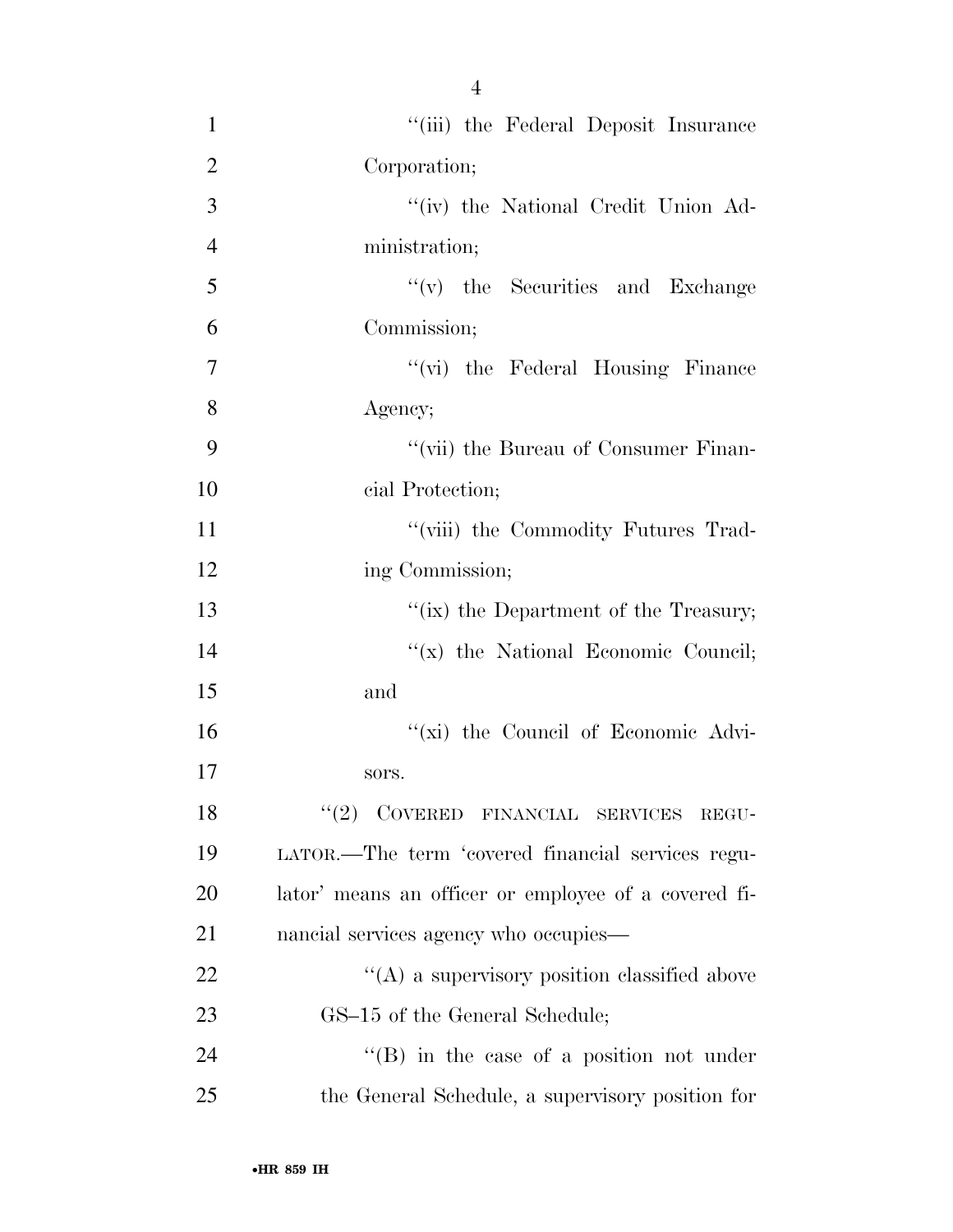| $\mathbf{1}$   | which the rate of basic pay is not less than $120$ |
|----------------|----------------------------------------------------|
| $\overline{2}$ | percent of the minimum rate of basic pay for       |
| 3              | GS-15 of the General Schedule; or                  |
| $\overline{4}$ | "(C) any other supervisory position deter-         |
| 5              | mined to be of equal classification by the Direc-  |
| 6              | tor.                                               |
| 7              | "(3) DIRECTOR.—The term 'Director' means           |
| 8              | the Director of the Office of Government Ethics.   |
| 9              | "(4) FORMER CLIENT.—The term 'former cli-          |
| 10             | $ent'$ —                                           |
| 11             | "(A) means a person for whom a covered             |
| 12             | financial services regulator served personally as  |
| 13             | an agent, attorney, or consultant during the 2-    |
| 14             | year period ending on the date (after such serv-   |
| 15             | ice) on which the covered financial services reg-  |
| 16             | ulator begins service in the Federal Govern-       |
| 17             | ment; and                                          |
| 18             | $\lq\lq (B)$ does not include—                     |
| 19             | ``(i)<br>instances in which the service            |
| 20             | provided was limited to a speech or similar        |
| 21             | appearance; or                                     |
| 22             | "(ii) a client of the former employer              |
| 23             | of the covered financial services regulator        |
| 24             | to whom the covered financial services reg-        |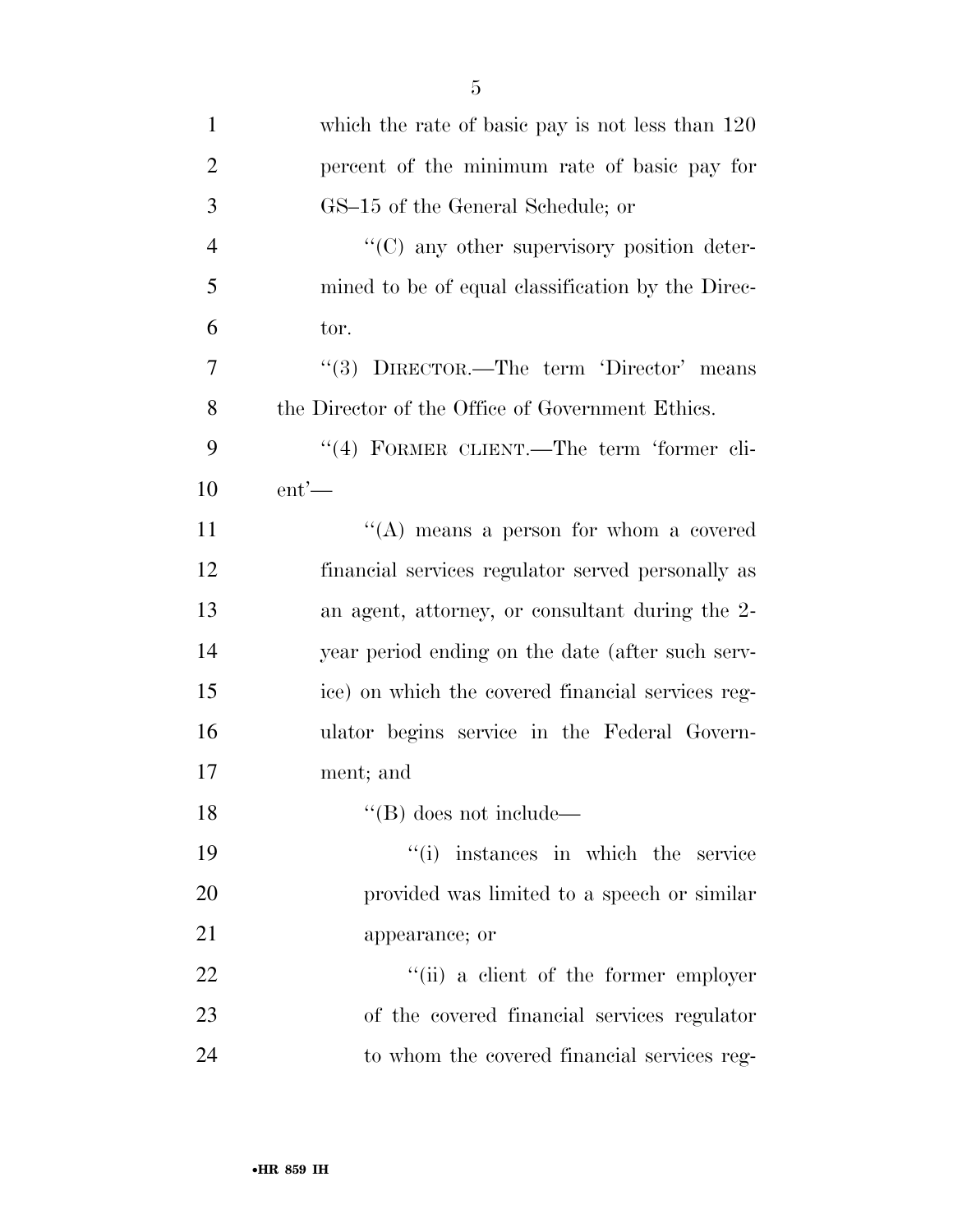| $\mathbf{1}$   | ulator did not personally provide such serv-         |
|----------------|------------------------------------------------------|
| $\overline{2}$ | ices.                                                |
| 3              | "(5) FORMER EMPLOYER.—The term 'former               |
| 4              | employer'—                                           |
| 5              | "(A) means a person for whom a covered               |
| 6              | financial services regulator served as an em-        |
| 7              | ployee, officer, director, trustee, or general part- |
| 8              | ner during the 2-year period ending on the date      |
| 9              | (after such service) on which the covered finan-     |
| 10             | cial services regulator begins service in the Fed-   |
| 11             | eral Government; and                                 |
| 12             | $\lq\lq$ (B) does not include—                       |
| 13             | "(i) an entity in the Federal Govern-                |
| 14             | ment, including an executive branch agen-            |
| 15             | cy;                                                  |
| 16             | "(ii) a State or local government;                   |
| 17             | "(iii) the District of Columbia;                     |
| 18             | "(iv) an Indian tribe, as defined in                 |
| 19             | section 4 of the Indian Self-Determination           |
| 20             | and Education Assistance Act (25 U.S.C.              |
| 21             | $5304$ ; or                                          |
| 22             | $``(v)$ the government of a territory or             |
| 23             | possession of the United States.                     |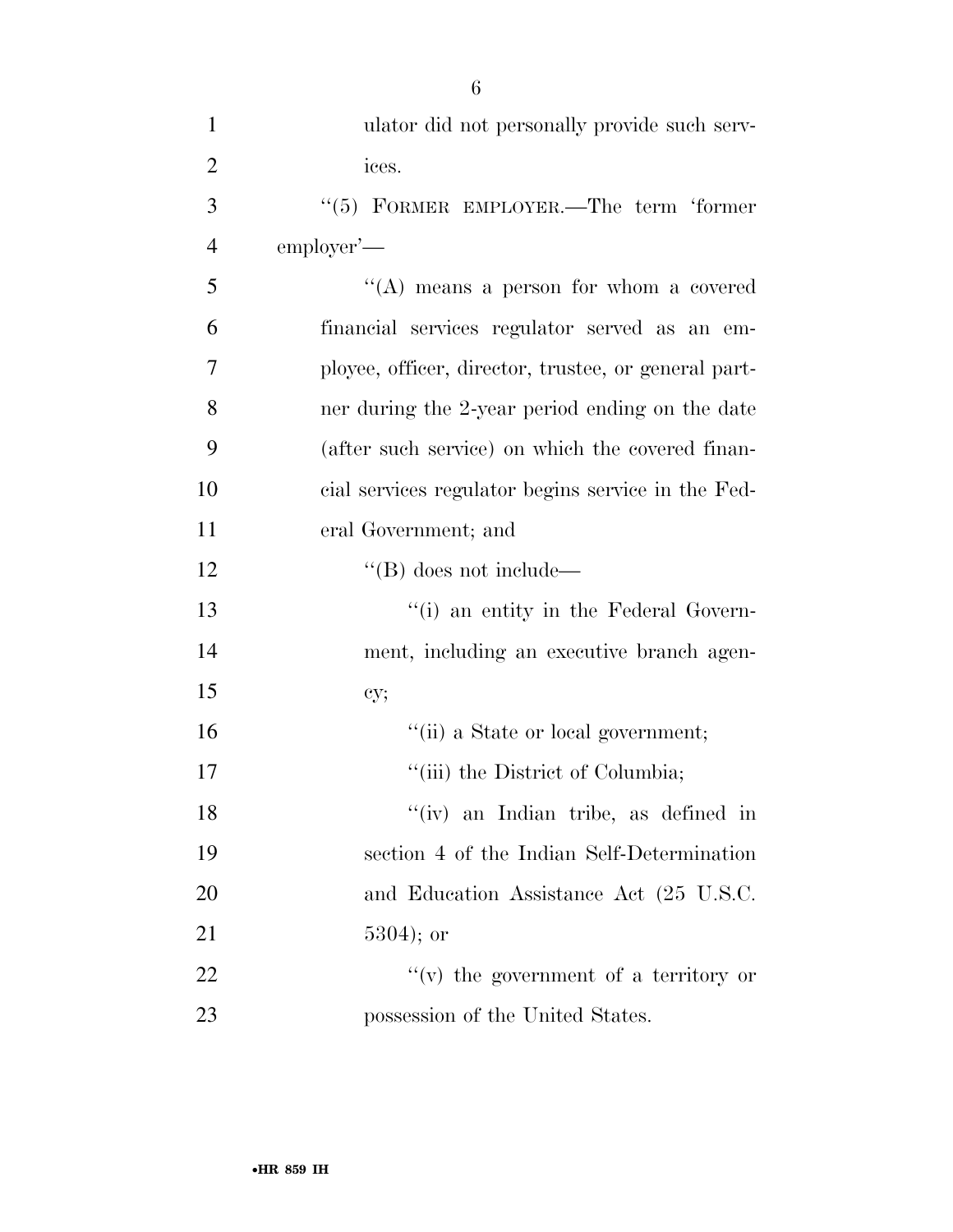## **''SEC. 602. CONFLICT OF INTEREST AND ELIGIBILITY STANDARDS FOR FINANCIAL SERVICES REG-ULATORS.**

 ''(a) IN GENERAL.—A covered financial services reg- ulator shall not make, participate in making, or in any way attempt to use the official position of the covered fi- nancial services regulator to influence a particular matter that provides a direct and substantial pecuniary benefit for a former employer or former client of the covered fi-nancial services regulator.

 ''(b) RECUSAL.—A covered financial services regu- lator shall recuse himself or herself from any official ac-tion that would violate subsection (a).

 $14 \qquad \text{``(c) WAVER.}$ 

 ''(1) IN GENERAL.—The head of the covered fi- nancial services agency employing a covered financial services regulator, in consultation with the Director, may grant a written waiver of the restrictions under subsection (a) if, and to the extent that, the head of the covered financial services agency certifies in writing that—

22  $\langle (A)$  the application of the restriction to the particular matter is inconsistent with the purposes of the restriction; or

 "(B) it is in the public interest to grant 26 the waiver.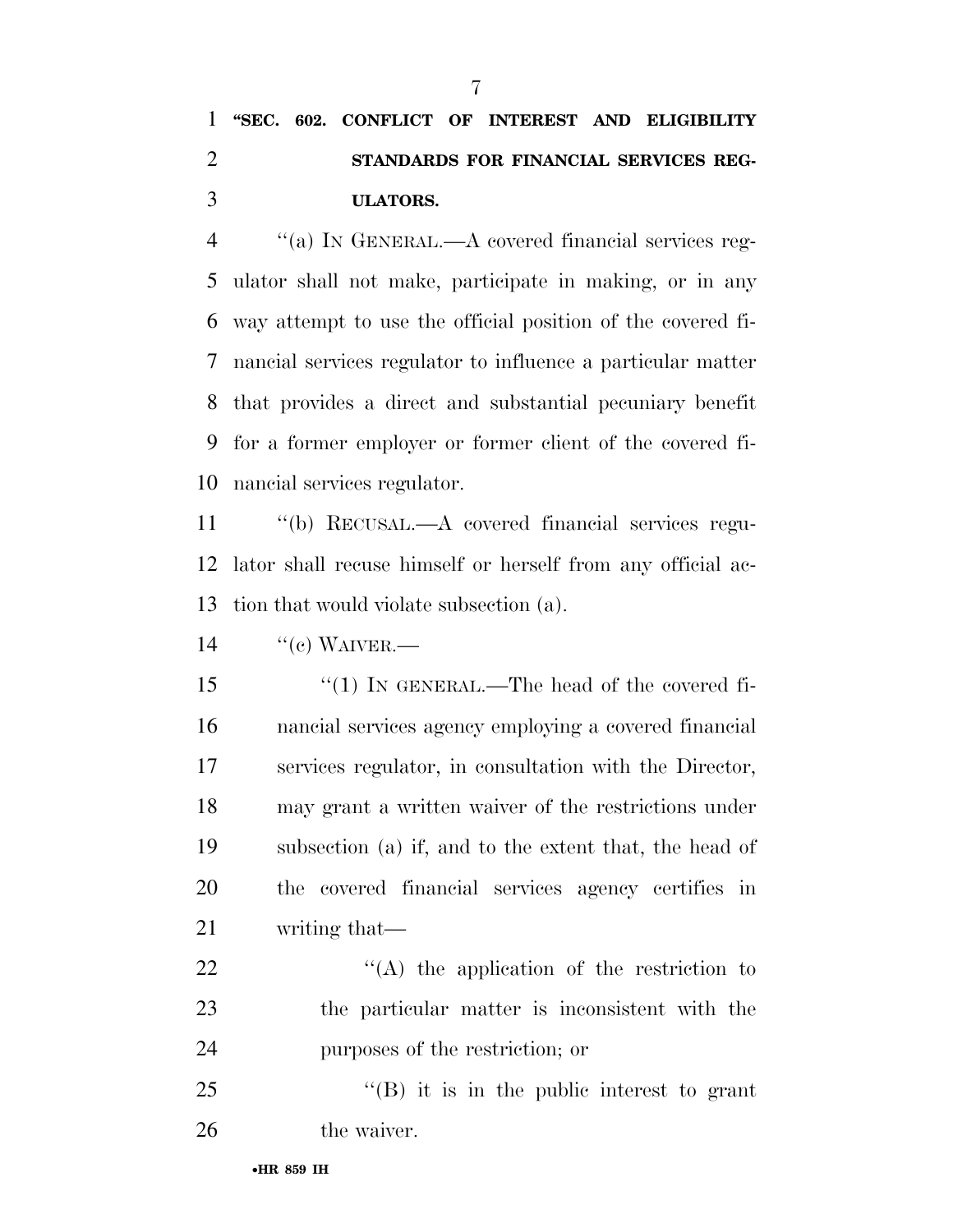1 "(2) PUBLICATION.—The Director shall make each waiver under paragraph (1) publicly available on the Web site of the Office of Government Ethics. **''SEC. 603. NEGOTIATING FUTURE PRIVATE SECTOR EM-PLOYMENT.** 

 ''(a) PROHIBITION.—Except as provided in sub- section (c), and notwithstanding any other provision of law, a covered financial services regulator may not partici- pate in any particular matter which involves, to the knowl- edge of the covered financial services regulator, an indi- vidual or entity with whom the covered financial services regulator is in negotiations of future employment or has an arrangement concerning prospective employment.

 ''(b) DISCLOSURE OF EMPLOYMENT NEGOTIA-TIONS.—

 $\frac{1}{1}$  IN GENERAL.—If a covered financial serv- ices regulator begins any negotiations of future em- ployment with another person, or an agent or inter- mediary of another person, or other discussion or communication with another person, or an agent or 21 intermediary of another person, mutually conducted with a view toward reaching an agreement regarding possible employment of the covered financial services regulator, the covered financial services regulator shall notify the designated agency ethics official of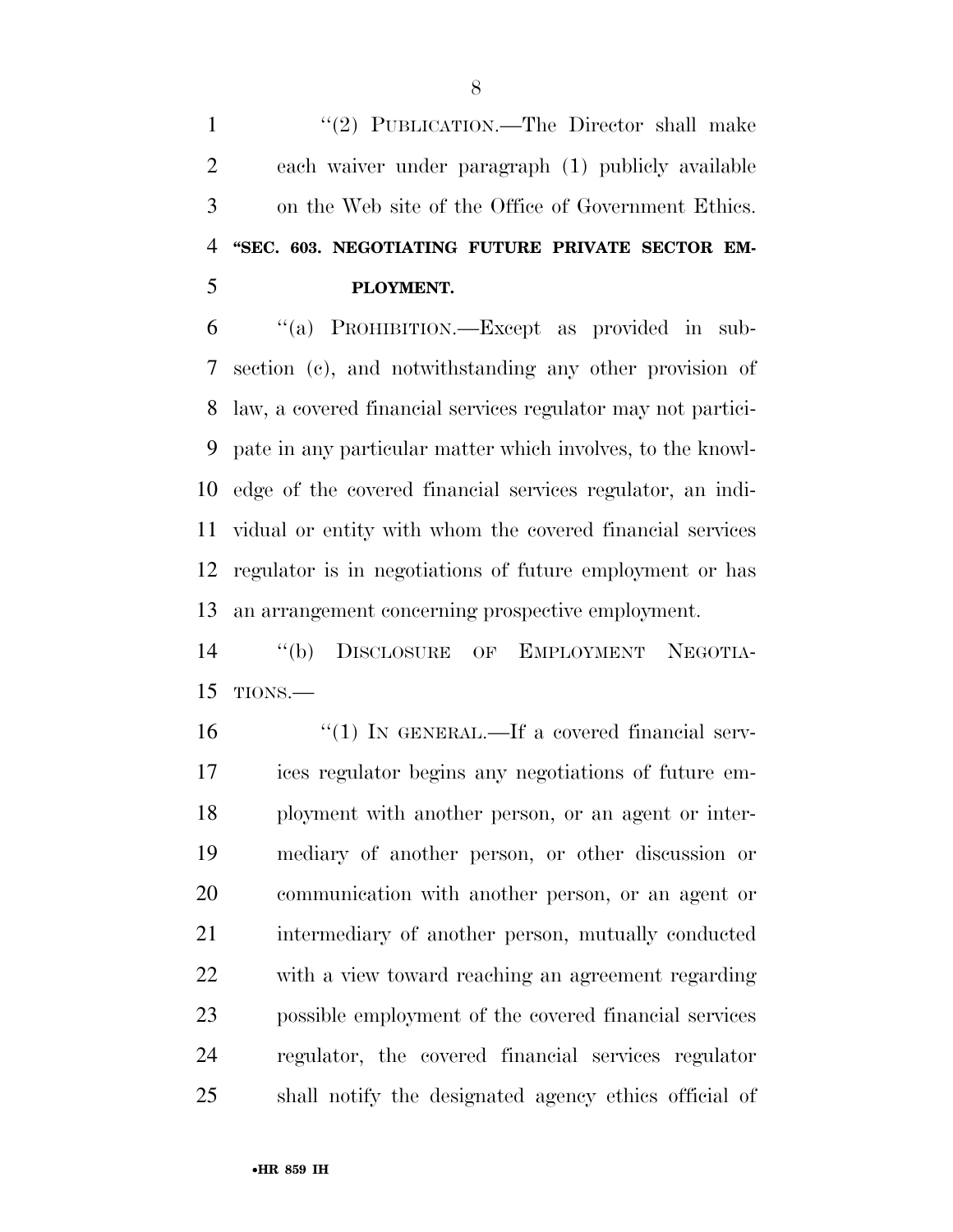| $\mathbf{1}$   | the covered financial services agency employing the      |
|----------------|----------------------------------------------------------|
| $\overline{2}$ | covered financial services regulator regarding the ne-   |
| 3              | gotiations, discussions, or communications.              |
| $\overline{4}$ | "(2) INFORMATION.—A designated agency eth-               |
| 5              | ics official receiving notice under paragraph (1),       |
| 6              | after consultation with the Director, shall inform the   |
| 7              | covered financial services regulator of any potential    |
| 8              | conflicts of interest involved in any negotiations, dis- |
| 9              | cussions, or communications with the other person        |
| 10             | and the applicable prohibitions.                         |
| 11             | "(c) WAIVERS ONLY WHEN EXCEPTIONAL CIR-                  |
| 12             | CUMSTANCES EXIST.                                        |
| 13             | "(1) IN GENERAL.—The head of a covered fi-               |
| 14             | nancial services agency may only grant a waiver of       |
| 15             | the prohibition under subsection (a) if the head de-     |
| 16             | termines that exceptional circumstances exist.           |
| 17             | (2)<br>REVIEW AND PUBLICATION.—For<br>any                |
| 18             | waiver granted under paragraph (1), the Director         |
| 19             | shall—                                                   |
| 20             | $\lq\lq$ review the circumstances relating to            |
| 21             | the waiver and the determination that excep-             |
| 22             | tional circumstances exist; and                          |
| 23             | $\lq\lq$ (B) make the waiver publicly available on       |
| 24             | the Web site of the Office of Government Eth-            |
| 25             | ics, which shall include—                                |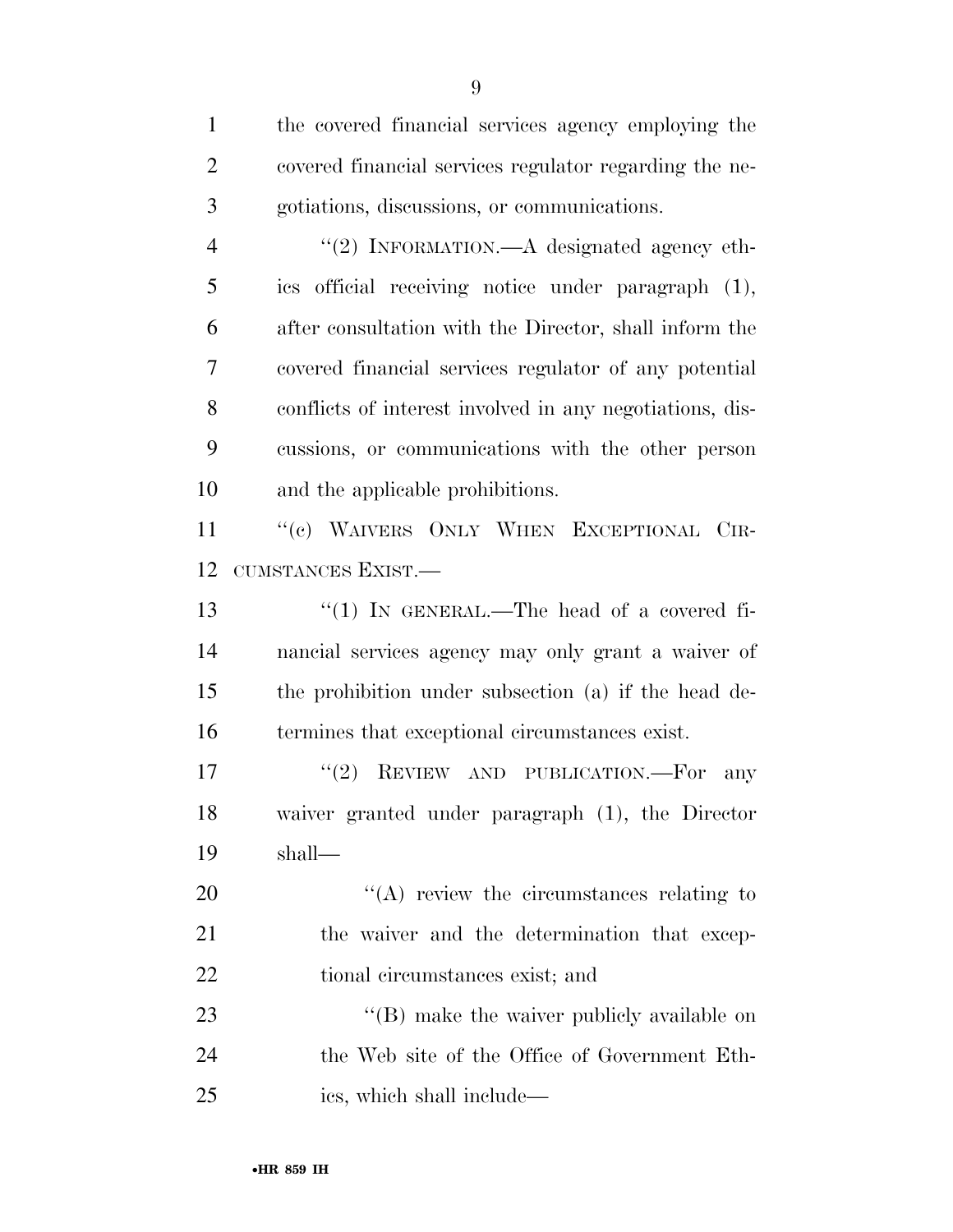| $\mathbf{1}$   | "(i) the name of the private person or                     |
|----------------|------------------------------------------------------------|
| $\overline{2}$ | persons involved in the negotiations or ar-                |
| 3              | rangement concerning prospective employ-                   |
| $\overline{4}$ | ment; and                                                  |
| 5              | "(ii) the date on which the negotia-                       |
| 6              | tions or arrangements commenced.                           |
| 7              | "(d) SCOPE.—For purposes of this section, the term         |
| 8              | 'negotiations of future employment' is not limited to dis- |
| 9              | cussions of specific terms or conditions of employment in  |
| 10             | a specific position.                                       |
| 11             | "SEC. 604. RECORDKEEPING.                                  |
| 12             | "The Director shall—                                       |
| 13             | $(1)$ receive all employment histories, recusal            |
| 14             | and waiver records, and other disclosure records for       |
| 15             | covered executive branch officials necessary for mon-      |
| 16             | itoring compliance with this title;                        |
| 17             | $\lq(2)$ promulgate rules and regulations, in con-         |
| 18             | sultation with the Director of the Office of Per-          |
| 19             | sonnel Management and the Attorney General, to             |
| 20             | implement this title;                                      |
| 21             | $\lq(3)$ provide guidance and assistance where ap-         |
| 22             | propriate to facilitate compliance with this title;        |
| 23             | $\cdot$ (4) review and, where necessary, assist des-       |
| 24             | ignated agency ethics officials in providing advice to     |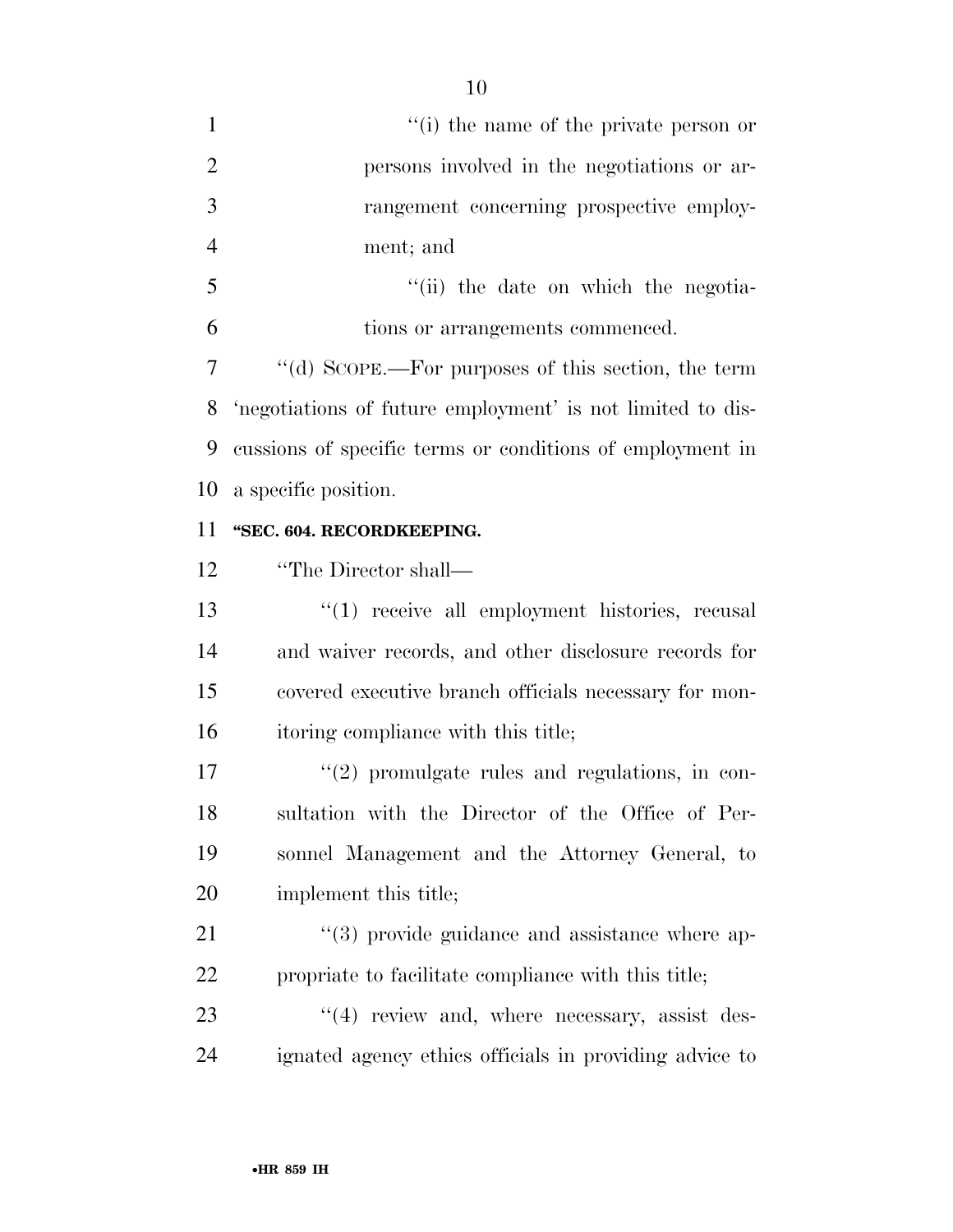| $\mathbf{1}$   | covered financial services regulators regarding com-    |
|----------------|---------------------------------------------------------|
| $\overline{2}$ | pliance with this title; and                            |
| 3              | $\cdot$ (5) if the Director determines that a violation |
| $\overline{4}$ | of this title may have occurred, and in consultation    |
| 5              | with the designated agency ethics official and the      |
| 6              | Counsel to the President, refer the compliance case     |
| 7              | to the United States Attorney for the District of Co-   |
| 8              | lumbia for enforcement action.                          |
| 9              | "SEC. 605. PENALTIES AND INJUNCTIONS.                   |
| 10             | "(a) CRIMINAL PENALTIES.—                               |
| 11             | "(1) IN GENERAL.—Any person who violates                |
| 12             | section $602$ or $603$ shall be fined under title 18,   |
| 13             | United States Code, imprisoned for not more than        |
| 14             | 1 year, or both.                                        |
| 15             | "(2) WILLFUL VIOLATIONS.—Any person who                 |
| 16             | willfully violates section 602 or 603 shall be fined    |
| 17             | under title 18, United States Code, imprisoned for      |
| 18             | not more than 5 years, or both.                         |
| 19             | "(b) CIVIL ENFORCEMENT.—                                |
| 20             | "(1) IN GENERAL.—The Attorney General may               |
| 21             | bring a civil action in an appropriate district court   |
| 22             | of the United States against any person who vio-        |
| 23             | lates, or whom the Attorney General has reason to       |
| 24             | believe is engaging in conduct that violates, section   |
| 25             | 602 or 603.                                             |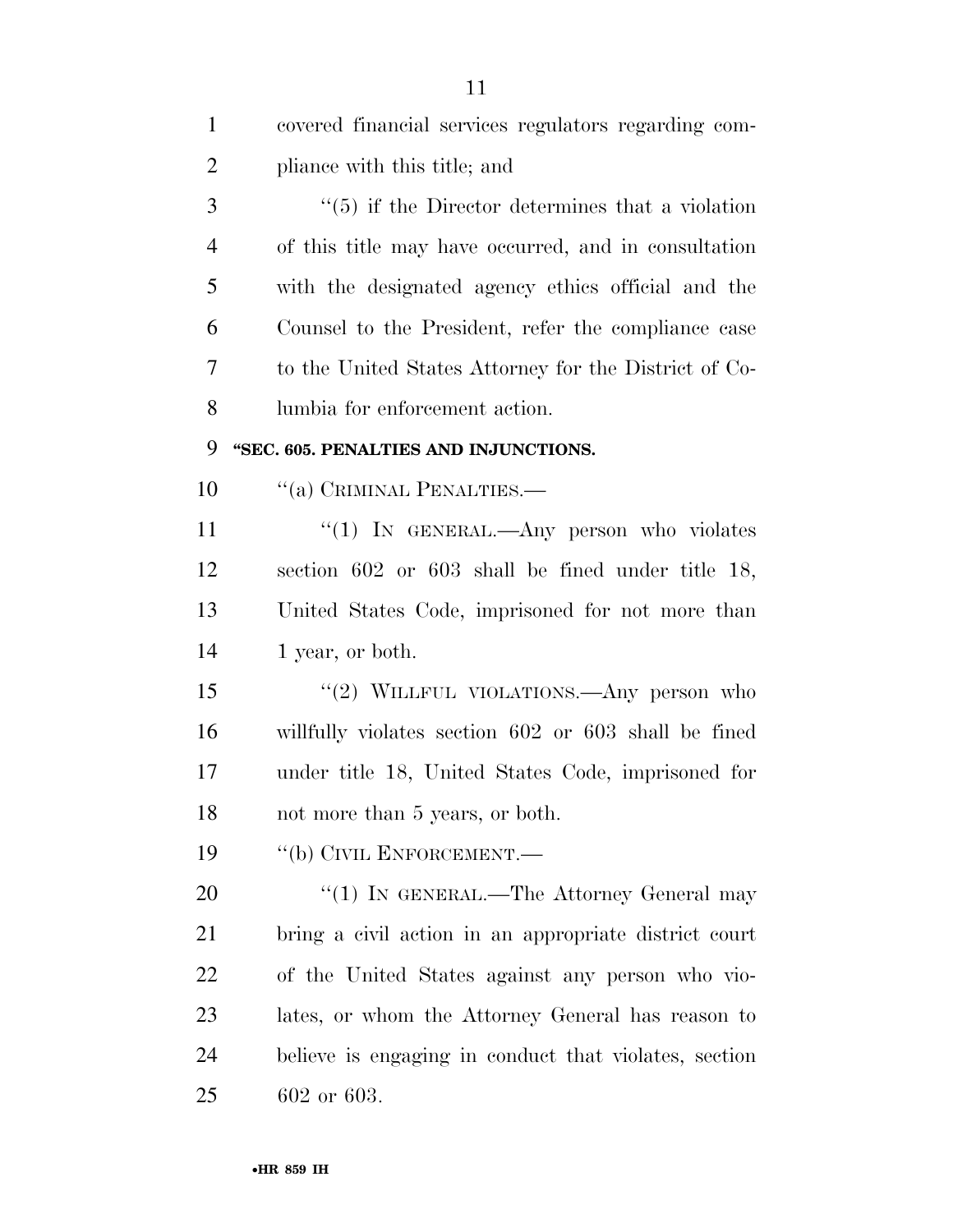| $\mathbf{1}$   | $``(2)$ CIVIL PENALTY.—                           |
|----------------|---------------------------------------------------|
| $\overline{2}$ | "(A) IN GENERAL.—Upon proof by a pre-             |
| 3              | ponderance of the evidence that a person vio-     |
| $\overline{4}$ | lated section 602 or 603, the court shall impose  |
| 5              | a civil penalty of not more than the greater      |
| 6              | $of$ —                                            |
| 7              | "(i) $$100,000$ for each violation; or            |
| 8              | "(ii) the amount of compensation the              |
| 9              | person received or was offered for the con-       |
| 10             | duct constituting the violation.                  |
| 11             | "(B) RULE OF CONSTRUCTION.—A civil                |
| 12             | penalty under this subsection shall be in addi-   |
| 13             | tion to any other criminal or civil statutory,    |
| 14             | common law, or administrative remedy available    |
| 15             | to the United States or any other person.         |
| 16             | $``(3)$ INJUNCTIVE RELIEF.—                       |
| 17             | "(A) IN GENERAL.—In a civil action                |
| 18             | brought under paragraph (1) against a person,     |
| 19             | the Attorney General may petition the court for   |
| 20             | an order prohibiting the person from engaging     |
| 21             | in conduct that violates section 602 or 603.      |
| 22             | "(B) STANDARD.—The court may issue an             |
| 23             | order under subparagraph $(A)$ if the court finds |
| 24             | by a preponderance of the evidence that the       |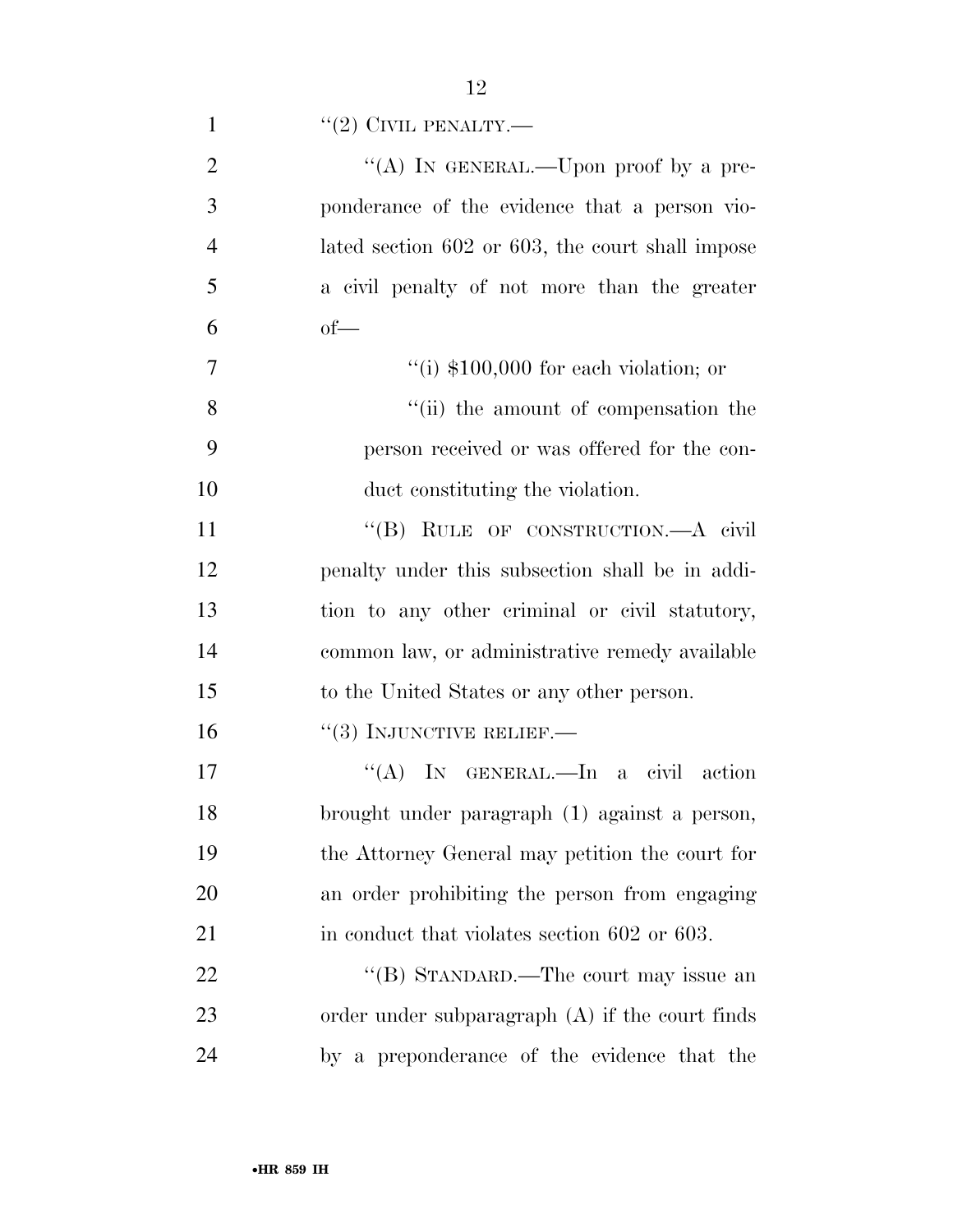| $\mathbf{1}$   | conduct of the person violates section 602 or           |
|----------------|---------------------------------------------------------|
| $\overline{2}$ | 603.                                                    |
| 3              | "(C) RULE OF CONSTRUCTION.—The filing                   |
| $\overline{4}$ | of a petition seeking injunctive relief under this      |
| 5              | paragraph shall not preclude any other remedy           |
| 6              | that is available by law to the United States or        |
| 7              | any other person.".                                     |
| 8              | SEC. 4. PROHIBITION OF PROCUREMENT OFFICERS AC-         |
| 9              | CEPTING EMPLOYMENT FROM GOVERNMENT                      |
| 10             | <b>CONTRACTORS.</b>                                     |
| 11             | (a) EXPANSION OF PROHIBITION ON ACCEPTANCE              |
| 12             | BY FORMER OFFICIALS OF COMPENSATION FROM CON-           |
| 13             | TRACTORS.—Section 2104 of title 41, United States Code, |
| 14             | is amended—                                             |
| 15             | $(1)$ in subsection $(a)$ —                             |
| 16             | (A) in the matter preceding paragraph                   |
| 17             | $(1)$ —                                                 |
| 18             | (i) by striking "or consultant" and in-                 |
| 19             | serting "consultant, lawyer, or lobbyist";              |
| 20             | and                                                     |
| 21             | (ii) by striking "one year" and insert-                 |
| 22             | ing "2 years"; and                                      |
| 23             | $(B)$ in paragraph $(3)$ , by striking "person-         |
| 24             | ally made for the Federal agency" and inserting         |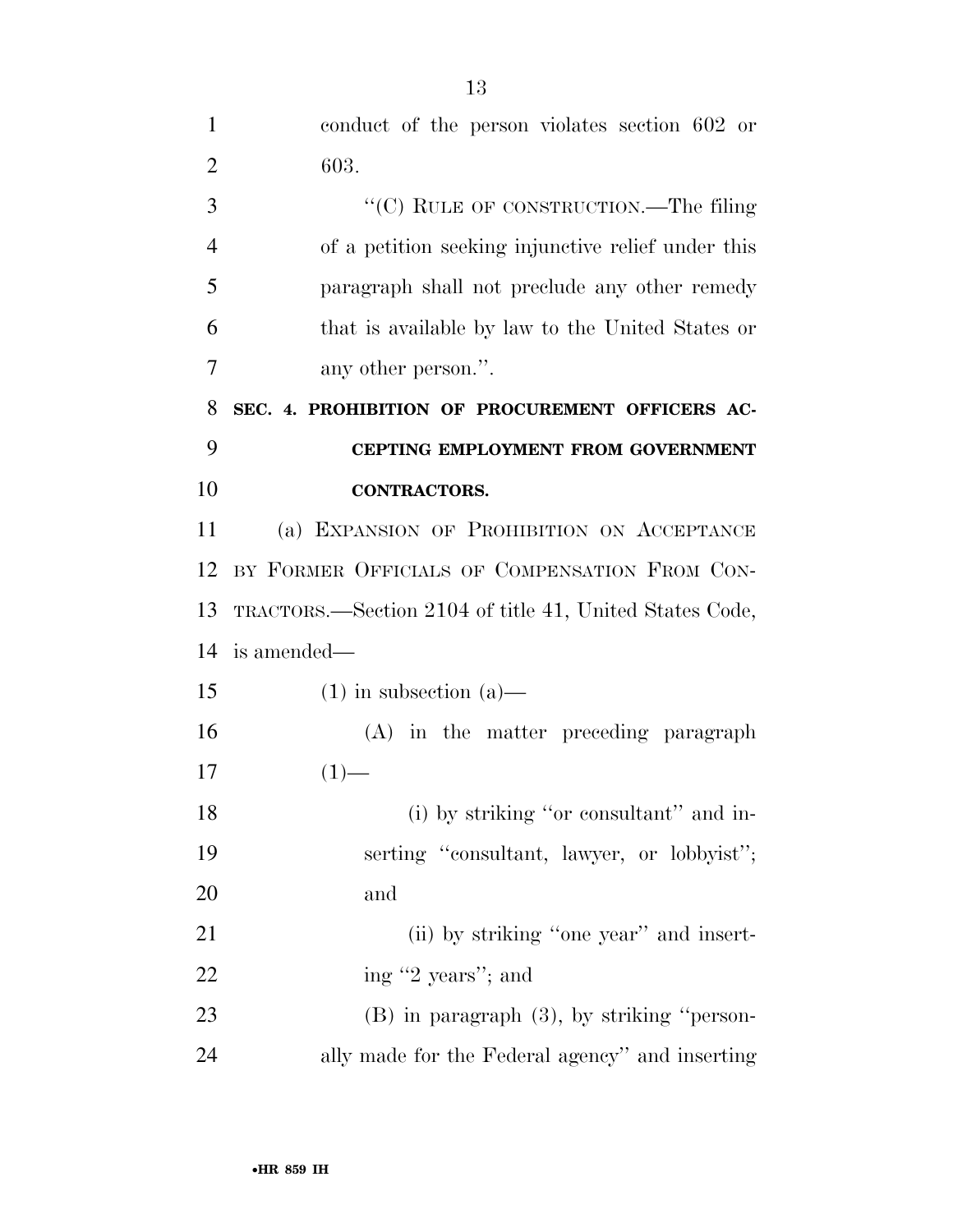1 "'' 'varticipated personally and substantially in''; and

 (2) by striking subsection (b) and inserting the following:

 ''(b) PROHIBITION ON COMPENSATION FROM AFFILI- ATES AND SUBCONTRACTORS.—A former official respon- sible for a Government contract referred to in paragraph (1), (2), or (3) of subsection (a) may not accept compensa- tion for 2 years after awarding the contract from any divi-sion, affiliate, or subcontractor of the contractor.''.

 (b) REQUIREMENT FOR PROCUREMENT OFFICERS TO DISCLOSE JOB OFFERS MADE ON BEHALF OF REL- ATIVES.—Section 2103(a) of title 41, United States Code, is amended in the matter preceding paragraph (1) by in- serting after ''that official'' the following: '', or for a rel- ative (as defined in section 3110 of title 5) of that offi-cial,''.

 (c) REQUIREMENT ON AWARD OF GOVERNMENT CONTRACTS TO FORMER EMPLOYERS.—

20 (1) IN GENERAL.—Chapter 21 of title 41, United States Code, is amended by adding at the end the following: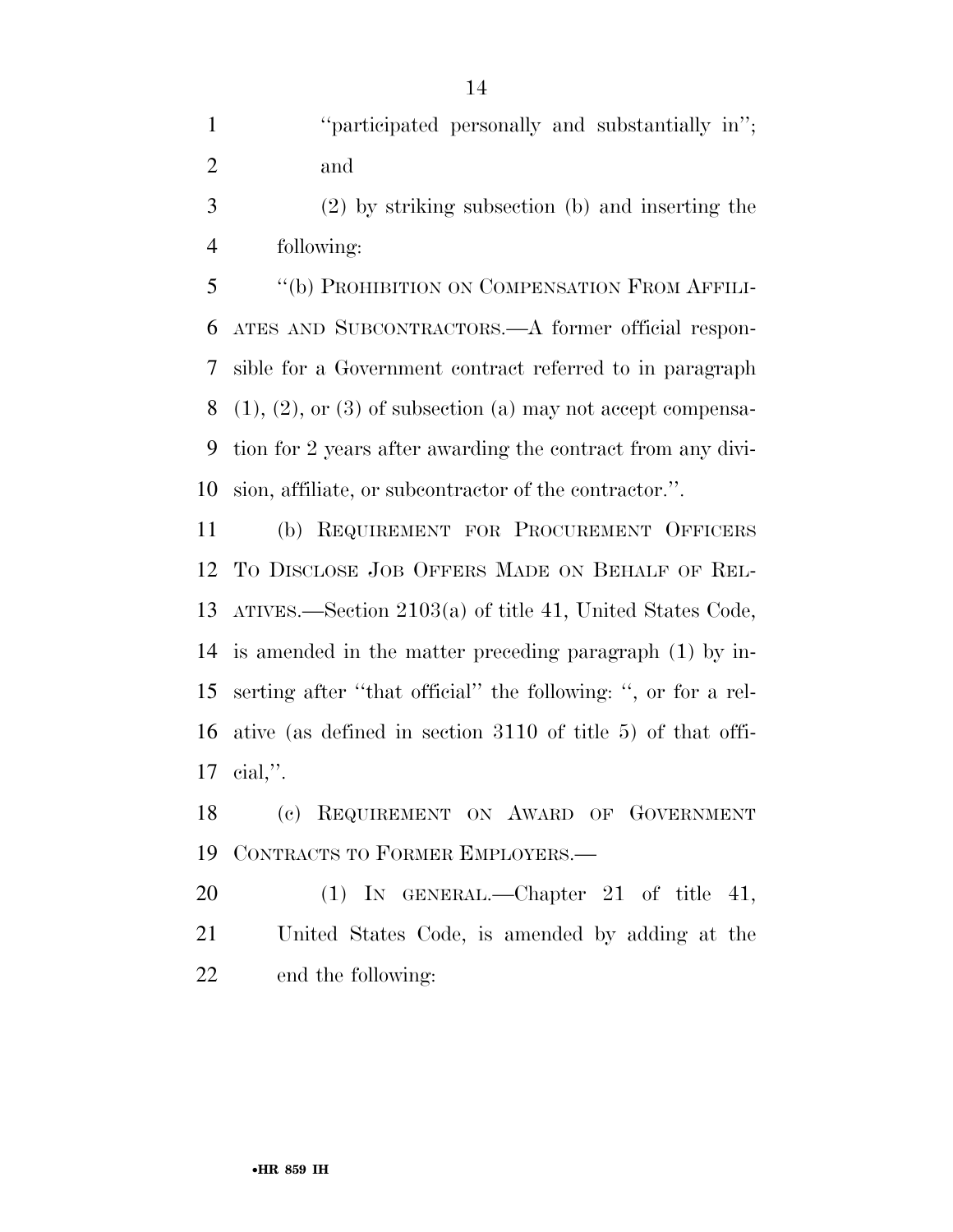## **''§ 2108. Prohibition on involvement by certain former contractor employees in procure-ments**

 ''An employee of the Federal Government may not be personally and substantially involved with any award of a contract to, or the administration of a contract award- ed to, a contractor that is a former employer of the em- ployee during the 2-year period beginning on the date on which the employee leaves the employment of the con-tractor.''.

 (2) TECHNICAL AND CONFORMING AMEND- MENT.—The table of sections for chapter 21 of title 41, United States Code, is amended by adding at the end the following:

 (d) REGULATIONS.—The Administrator for Federal Procurement Policy and the Director of the Office of Man-agement and Budget shall—

 (1) in consultation with the Director of the Of- fice of Personnel Management and the Counsel to the President, promulgate regulations to carry out and ensure the enforcement of chapter 21 of title 41, United States Code, as amended by this section; and

<sup>&#</sup>x27;'2108. Prohibition on involvement by certain former contractor employees in procurements.''.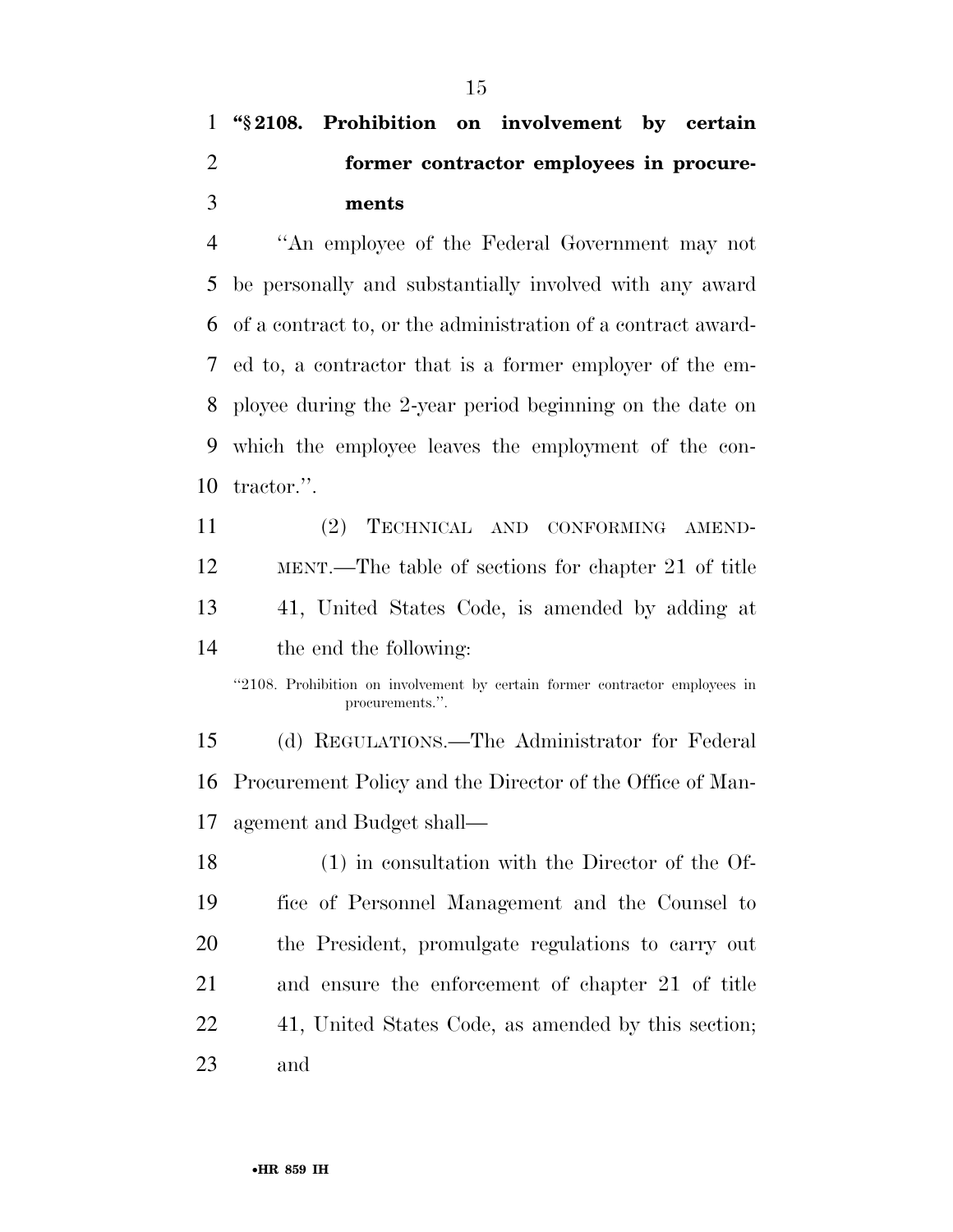| $\mathbf{1}$   | (2) in consultation with designated agency eth-        |
|----------------|--------------------------------------------------------|
| $\overline{2}$ | ics officials (as defined under section 601 of the     |
| 3              | Ethics in Government Act of 1978 (5 U.S.C. App.),      |
| $\overline{4}$ | as added by section 3), monitor compliance with that   |
| 5              | chapter by individuals and agencies.                   |
| 6              | SEC. 5. REVOLVING DOOR RESTRICTIONS ON FINANCIAL       |
| 7              | SERVICES REGULATORS MOVING INTO THE                    |
| 8              | PRIVATE SECTOR.                                        |
| 9              | (a) IN GENERAL.—Section 207 of title 18, United        |
| 10             | States Code, is amended—                               |
| 11             | $(1)$ by redesignating subsections (e) through $(l)$   |
| 12             | as subsections (f) through (m), respectively; and      |
| 13             | $(2)$ by inserting after subsection (d) the fol-       |
| 14             | lowing:                                                |
| 15             | "(e) RESTRICTIONS ON EMPLOYMENT FOR FINAN-             |
| 16             | CIAL SERVICES REGULATORS.-                             |
| 17             | "(1) IN GENERAL.—In addition to the restric-           |
| 18             | tions set forth in subsections (a), (b), (c), and (d), |
| 19             | a covered financial services regulator shall not—      |
| 20             | "(A) during the 2-year period beginning on             |
| 21             | the date on which his or her employment as a           |
| 22             | covered financial services regulator ceases—           |
| 23             | "(i) knowingly act as agent or attor-                  |
| 24             | ney for, or otherwise represent, any other             |
| 25             | for compensation (except<br>the<br>person              |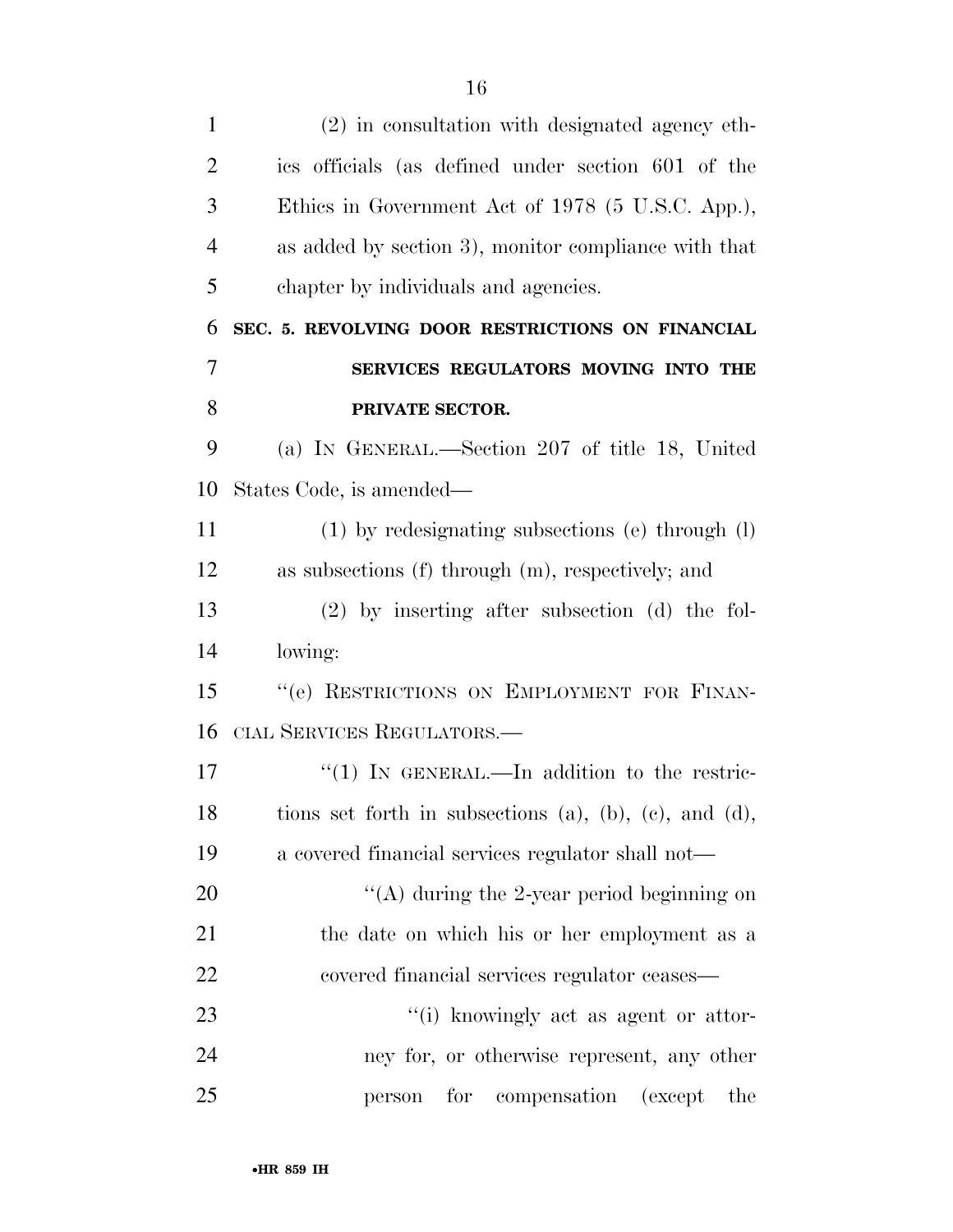United States) in any formal or informal appearance before;  $''(ii)$  with the intent to influence, make any oral or written communication on behalf of any other person (except the United States) to; or ''(iii) knowingly aid, advise, or assist in—  $\frac{4}{1}$  representing any other per- son (except the United States) in any formal or informal appearance before; or 13 ''(II) making, with the intent to 14 influence, any oral or written commu- nication on behalf of any other person (except the United States) to, any court of the United States, or any officer or employee thereof, in connection with any ju- dicial or other proceeding, that was actually pending under his or her official responsibility

as a covered financial services regulator during

22 the 1-year period ending on the date on which

his or her employment as a covered financial

services regulator ceases or in which he or she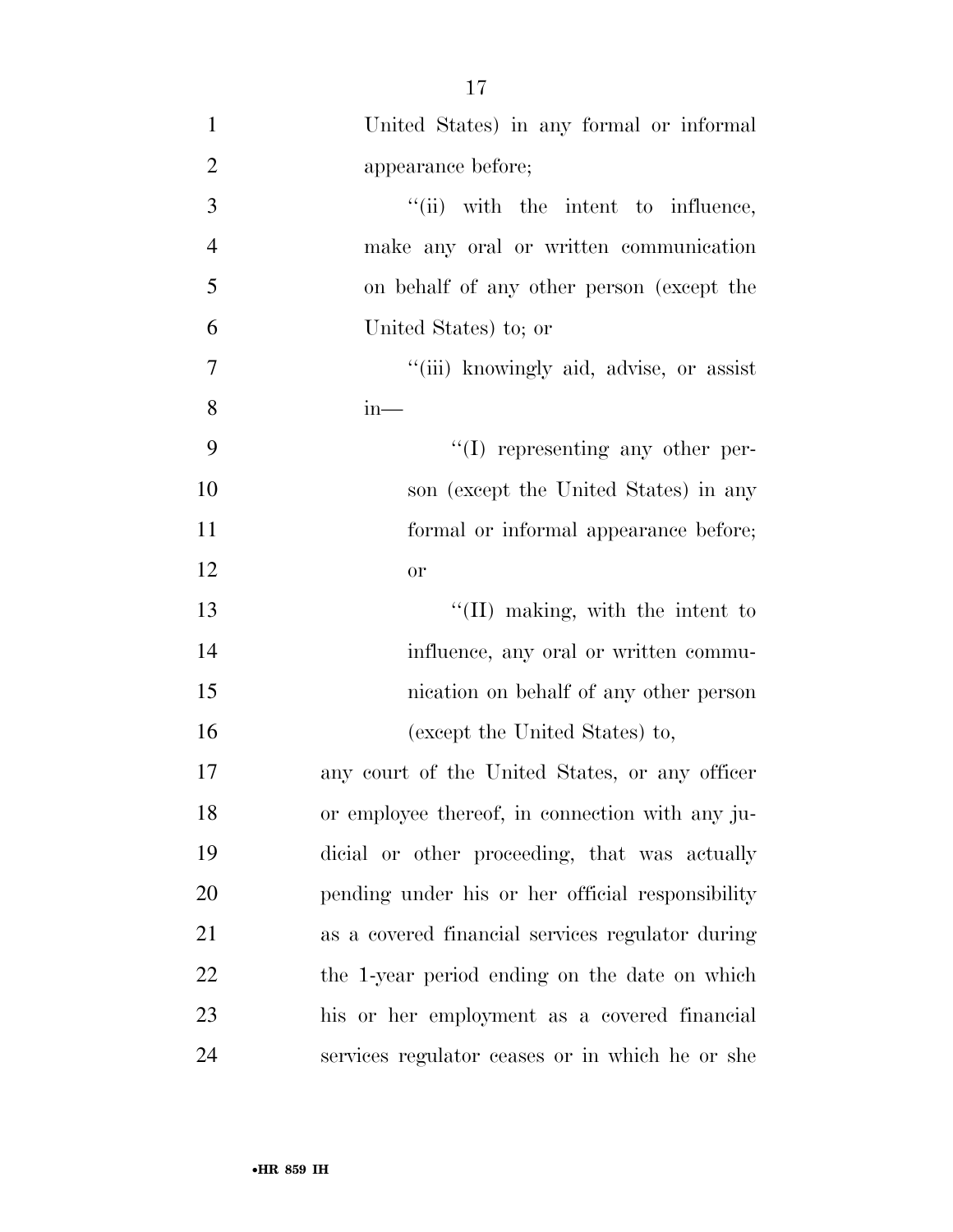| $\mathbf{1}$   | participated personally and substantially as a |
|----------------|------------------------------------------------|
| $\overline{2}$ | covered financial services regulator; or       |
| 3              | "(B) during the 2-year period beginning on     |
| $\overline{4}$ | the date on which his or her employment as a   |
| 5              | covered financial services regulator ceases—   |
| 6              | "(i) knowingly act as a lobbyist or            |
| 7              | agent for, or otherwise represent, any         |
| 8              | other person for compensation (except the      |
| 9              | United States) in any formal or informal       |
| 10             | appearance before;                             |
| 11             | "(ii) with the intent to influence,            |
| 12             | make any oral or written communication         |
| 13             | or conduct any lobbying activities on behalf   |
| 14             | of any other person (except the United         |
| 15             | States) to; or                                 |
| 16             | "(iii) knowingly aid, advise, or assist        |
| 17             | $in-$                                          |
| 18             | $\lq\lq$ representing any other per-           |
| 19             | son (except the United States) in any          |
| 20             | formal or informal appearance before;          |
| 21             | or                                             |
| 22             | $\lq\lq$ (II) making, with the intent to       |
| 23             | influence, any oral or written commu-          |
| 24             | nication or conduct any lobbying ac-           |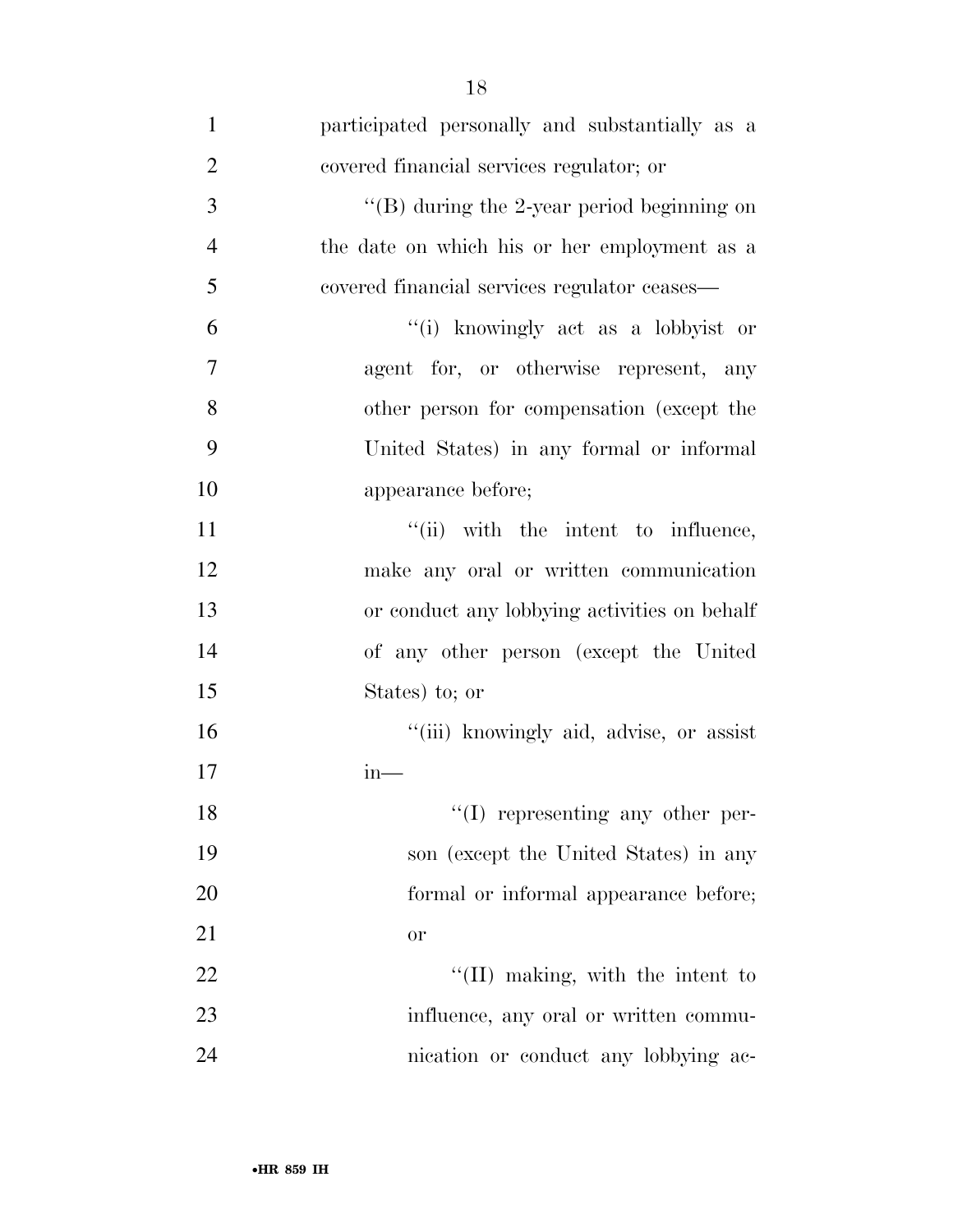| $\mathbf{1}$   | tivities on behalf of any other person                   |
|----------------|----------------------------------------------------------|
| $\overline{2}$ | (except the United States) to,                           |
| 3              | any department or agency of the executive                |
| $\overline{4}$ | branch or Congress (including any committee of           |
| 5              | Congress), or any officer or employee thereof,           |
| 6              | in connection with any matter that is pending            |
| 7              | before the department, the agency, or Congress.          |
| 8              | "(2) PENALTY.—Any person who violates para-              |
| 9              | $graph(1)$ shall be punished as provided in section      |
| 10             | 216.                                                     |
| 11             | $\cdot\cdot(3)$ DEFINITIONS.—In this subsection—         |
| 12             | $\lq\lq$ the term 'covered financial services            |
| 13             | regulator' has the meaning given that term in            |
| 14             | section 601 of the Ethics in Government Act of           |
| 15             | 1978 (5 U.S.C. App.); and                                |
| 16             | "(B) the terms 'lobbying activities' and                 |
| 17             | 'lobbyist' have the meanings given those terms           |
| 18             | in section 3 of the Lobbying Disclosure Act of           |
| 19             | 1995 (2 U.S.C. 1602).".                                  |
| 20             | (b) TECHNICAL AND CONFORMING AMENDMENTS.-                |
| 21             | $(1)$ Section 103 $(a)$ of the Honest Leadership         |
| 22             | and Open Government Act of 2007 (2 U.S.C.                |
| 23             | $4702(a)$ ) is amended by striking "section $207(e)$ "   |
| 24             | each place it appears and inserting "section $207(f)$ ". |
|                |                                                          |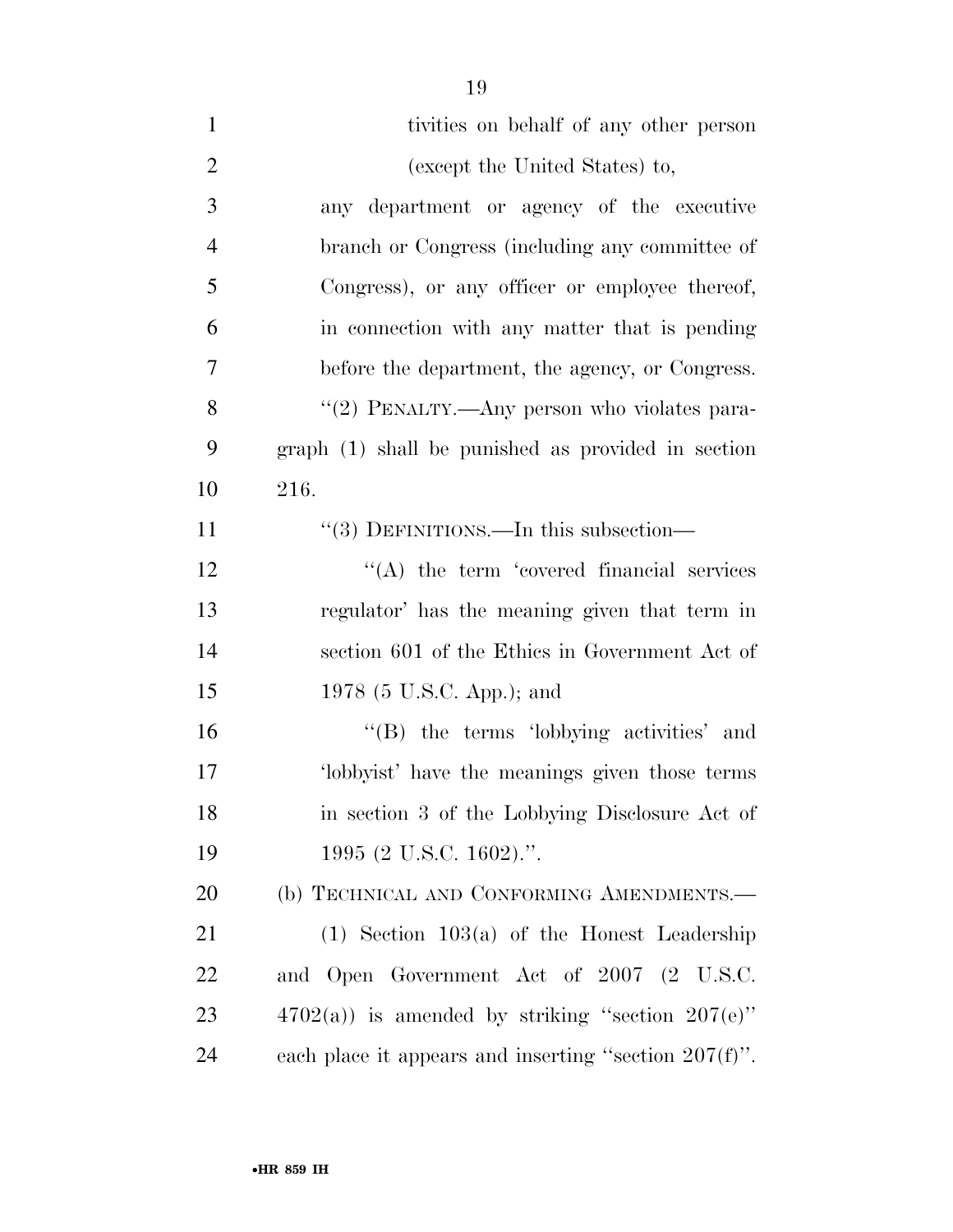| $\mathbf{1}$   | $(2)$ Section 207 of title 18, United States Code,    |
|----------------|-------------------------------------------------------|
| $\overline{c}$ | as amended by subsection $(a)$ , is amended—          |
| 3              | $(A)$ in subsection $(g)$ , as so redesignated,       |
| $\overline{4}$ | by striking "or $(e)$ " and inserting "or $(f)$ ";    |
| 5              | (B) in subsection $(j)(1)(B)$ , as so redesig-        |
| 6              | nated, by striking "subsection (f)" and insert-       |
| $\tau$         | ing "subsection (g)"; and                             |
| 8              | $(C)$ in subsection $(k)$ , as so redesignated—       |
| 9              | (i) in paragraph $(1)(B)$ , by striking               |
| 10             | "(25 U.S.C. 450i(j))" and inserting "(25              |
| 11             | U.S.C. $5323(j)$ ";                                   |
| 12             | (ii) in paragraph $(2)$ , in the matter               |
| 13             | preceding subparagraph $(A)$ , by striking            |
| 14             | "and $(e)$ " and inserting " $(e)$ , and $(f)$ ";     |
| 15             | (iii) in paragraph $(4)$ , by striking                |
| 16             | "and $(e)$ " and inserting " $(e)$ , and $(f)$ "; and |
| 17             | $(iv)$ in paragraph $(7)$ —                           |
| 18             | $(I)$ in subparagraph $(A)$ , by strik-               |
| 19             | ing "and (e)" and inserting "(e), and                 |
| 20             | $(f)$ "; and                                          |
| 21             | $(II)$ in subparagraph $(B)(ii)$ , in                 |
| 22             | the matter preceding subclause (I), by                |
| 23             | striking "subsections (c), (d), or $(e)$ "            |
| 24             | and inserting "subsection $(e)$ , $(d)$ , $(e)$ ,     |
| 25             | or $(f)$ .                                            |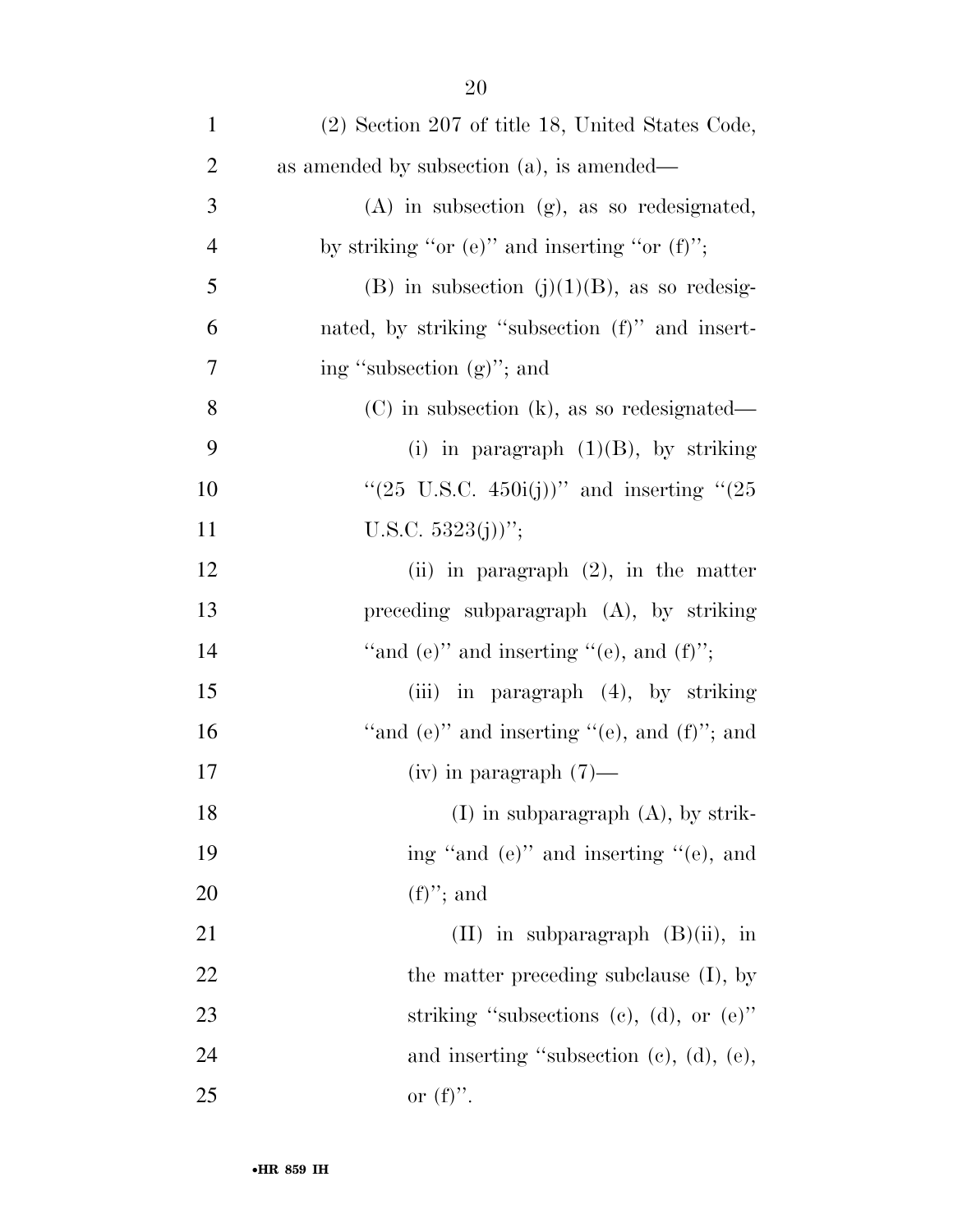| $\mathbf{1}$   | $(3)$ Section 141(b)(4) of the Trade Act of 1974               |
|----------------|----------------------------------------------------------------|
| $\overline{2}$ | $(19 \text{ U.S.C. } 2171(b)(4))$ is amended by striking "sec- |
| 3              | tion $207(f)(3)$ " and inserting " $207(g)(3)$ ".              |
| $\overline{4}$ | (4) Section $7802(b)(3)(B)$ of the Internal Rev-               |
| 5              | enue Code of 1986 is amended by striking "and (f)              |
| 6              | of section $207$ " and inserting "and (g) of section           |
| 7              | $207$ ".                                                       |
| 8              | $(5)$ Section 3105 $(e)$ of the USEC Privatization             |
| 9              | Act $(42 \text{ U.S.C. } 2297h-3(c))$ is amended by striking   |
| 10             | "and $(d)$ " and inserting "and $(e)$ ".                       |
| 11             | (6) Section $106(p)(6)(I)(ii)$ of title 49, United             |
| 12             | States Code, is amended by striking "and (f) of sec-           |
|                |                                                                |
| 13             | tion $207$ " and inserting "and (g) of section $207$ ".        |
| 14             | SEC. 6. RESTRICTIONS ON FEDERAL EXAMINERS AND SU-              |
| 15             | PERVISORS OF FINANCIAL INSTITUTIONS.                           |
| 16             | (a) IN GENERAL.—Section $10(k)$ of the Federal De-             |
| 17             | posit Insurance Act $(12 \text{ U.S.C. } 1820(k))$ is amended— |
| 18             | $(1)$ in the subsection heading—                               |
| 19             | (A) by striking "ONE-YEAR" and inserting                       |
| 20             | "TWO-YEAR"; and                                                |
| 21             | (B) by striking "EXAMINERS" and insert-                        |
| 22             | ing "EXAMINERS AND SUPERVISORS";                               |
| 23             | $(2)$ in paragraph $(1)$ —                                     |
| 24             | $(A)$ by striking subparagraph $(B)$ and in-                   |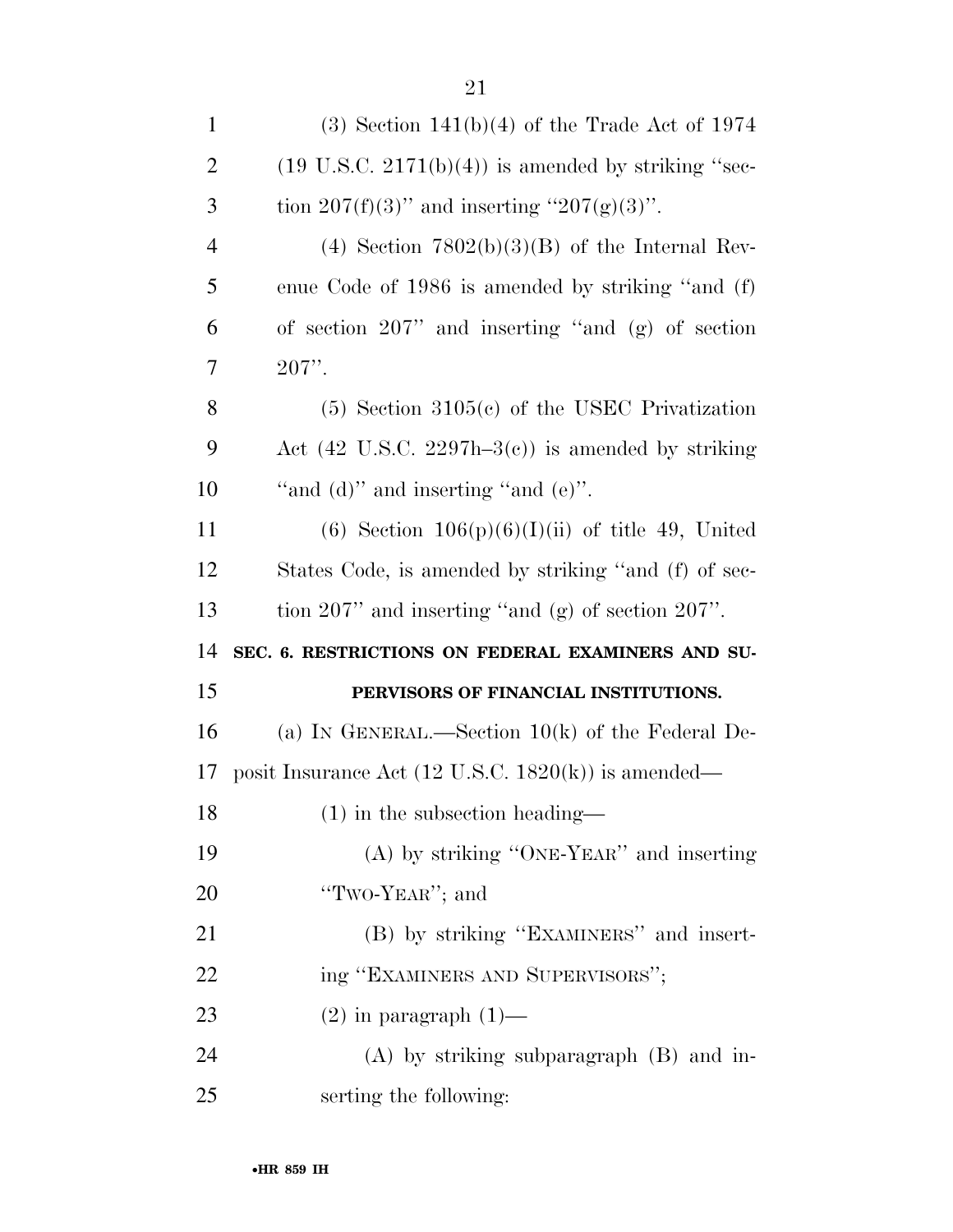1  $"({\rm B})$  served—

 $\frac{1}{2}$  (i) not less than 2 months during the final 12 months of the employment of the person with that agency or entity as the senior examiner (or a functionally equiva- lent position) of a depository institution or depository institution holding company with continuing, broad responsibility for the examination (or inspection) of that de- pository institution or depository institu-11 tion holding company on behalf of the rel-evant agency or Federal reserve bank; or

 ''(ii) as a supervisor of the senior ex- aminer with responsibility for managing the oversight of not more than 5 deposi- tory institutions or depository institution holding companies on behalf of the rel- evant agency or Federal reserve bank; and''; and

(B) in subparagraph (C)—

21 (i) in the matter preceding clause (i), 22 by striking "1 year" and inserting "2 years'';

(ii) in clause (i)—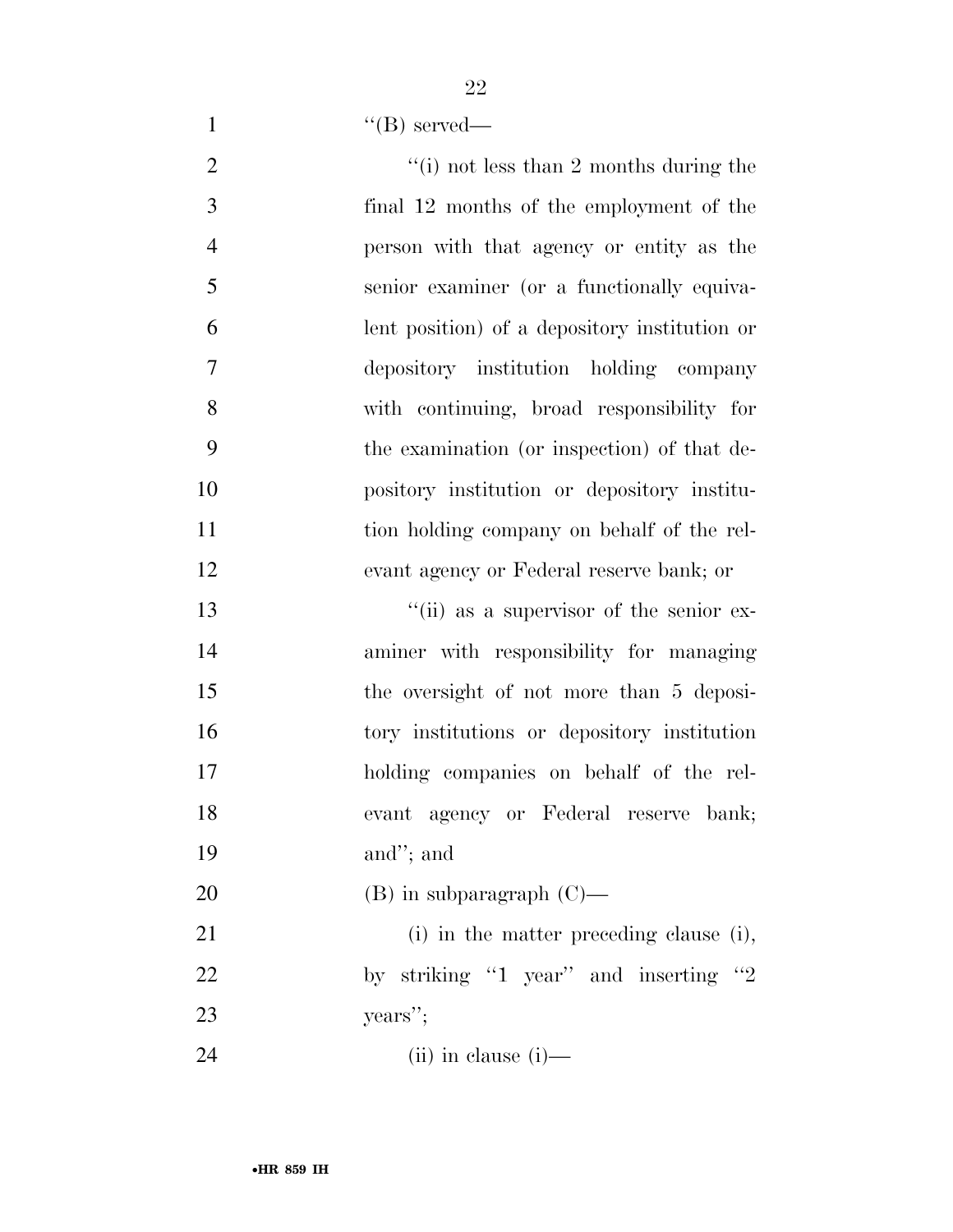| $\mathbf{1}$   | $(I)$ by striking "other company"                       |
|----------------|---------------------------------------------------------|
| $\overline{2}$ | and inserting "other company, firm,                     |
| 3              | or association"; and                                    |
| $\overline{4}$ | (II) by striking "or" at the end;                       |
| 5              | (iii) in clause (ii), by striking the pe-               |
| 6              | riod at the end and inserting "; or"; and               |
| $\overline{7}$ | (iv) by adding at the end the fol-                      |
| 8              | lowing:                                                 |
| 9              | "(iii) a business entity, firm, or asso-                |
| 10             | ciation that represents the depository insti-           |
| 11             | tution or depository institution holding                |
| 12             | company for compensation.";                             |
| 13             | (3) by redesignating paragraphs (2) through             |
| 14             | $(6)$ as paragraphs $(3)$ through $(7)$ , respectively; |
| 15             | $(4)$ by inserting after paragraph $(1)$ the fol-       |
| 16             | lowing:                                                 |
| 17             | "(2) APPLICATION OF PENALTIES FOR SUPER-                |
| 18             | VISORS.—A supervisor of a covered financial services    |
| 19             | regulator, or a supervisor of a senior examiner de-     |
| 20             | scribed in paragraph $(1)(B)(i)$ , shall be subject to  |
| 21             | the penalties described in paragraph (7) if the su-     |
| 22             | pervisor knowingly accepts compensation during the      |
| 23             | 2-year period beginning on the date on which the        |
| 24             | service of the supervisor is terminated—                |
| 25             | $\lq\lq (A)$ as —                                       |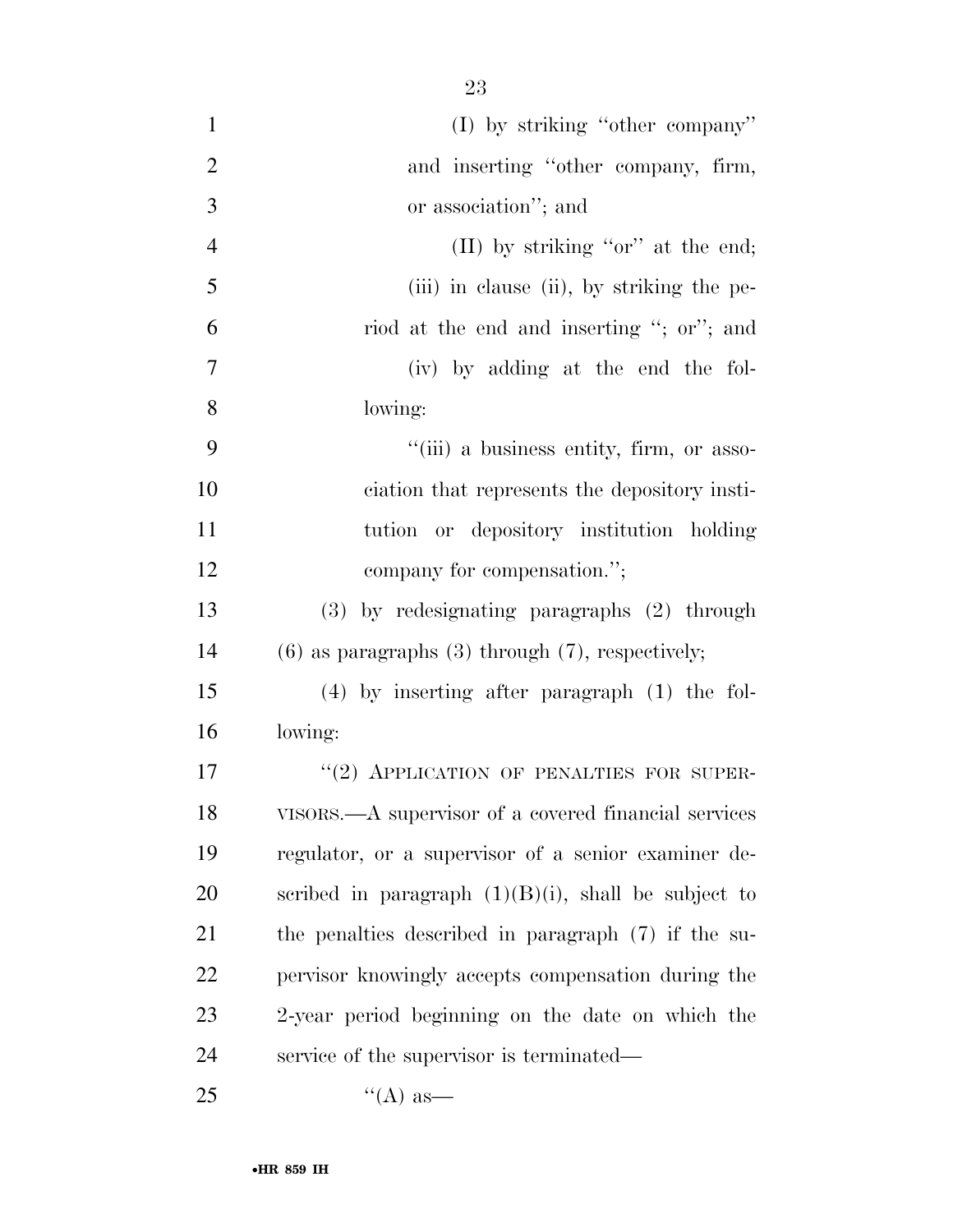| $\mathbf{1}$   | $"(i)$ an employee;                                  |
|----------------|------------------------------------------------------|
| $\overline{2}$ | $"$ (ii) an officer;                                 |
| 3              | $``(iii)$ a director; or                             |
| $\overline{4}$ | $f'(iv)$ a consultant; and                           |
| 5              | $\lq\lq (B) from$ —                                  |
| 6              | "(i) a depository institution;                       |
| 7              | "(ii) a depository institution holding               |
| 8              | company that is designated by the Finan-             |
| 9              | cial Stability Oversight Council as a sys-           |
| 10             | temically important financial market utility         |
| 11             | under section 804 of the Payment, Clear-             |
| 12             | ing, and Settlement Supervision Act of               |
| 13             | 2010 (12 U.S.C. 5463); or                            |
| 14             | "(iii) a business entity, firm, or asso-             |
| 15             | ciation that represents an institution de-           |
| 16             | scribed in clause (ii) for compensation.";           |
| 17             | $(5)$ in paragraph $(3)$ , as so redesignated—       |
| 18             | $(A)$ by redesignating subparagraphs $(A)$           |
| 19             | and $(B)$ as subparagraphs $(B)$ and $(C)$ , respec- |
| 20             | tively; and                                          |
| 21             | $(B)$ by inserting before subparagraph $(B)$ ,       |
| 22             | as so redesignated, the following:                   |
| 23             | $\lq\lq$ the term 'covered financial services        |
| 24             | regulator' has the meaning given the term in         |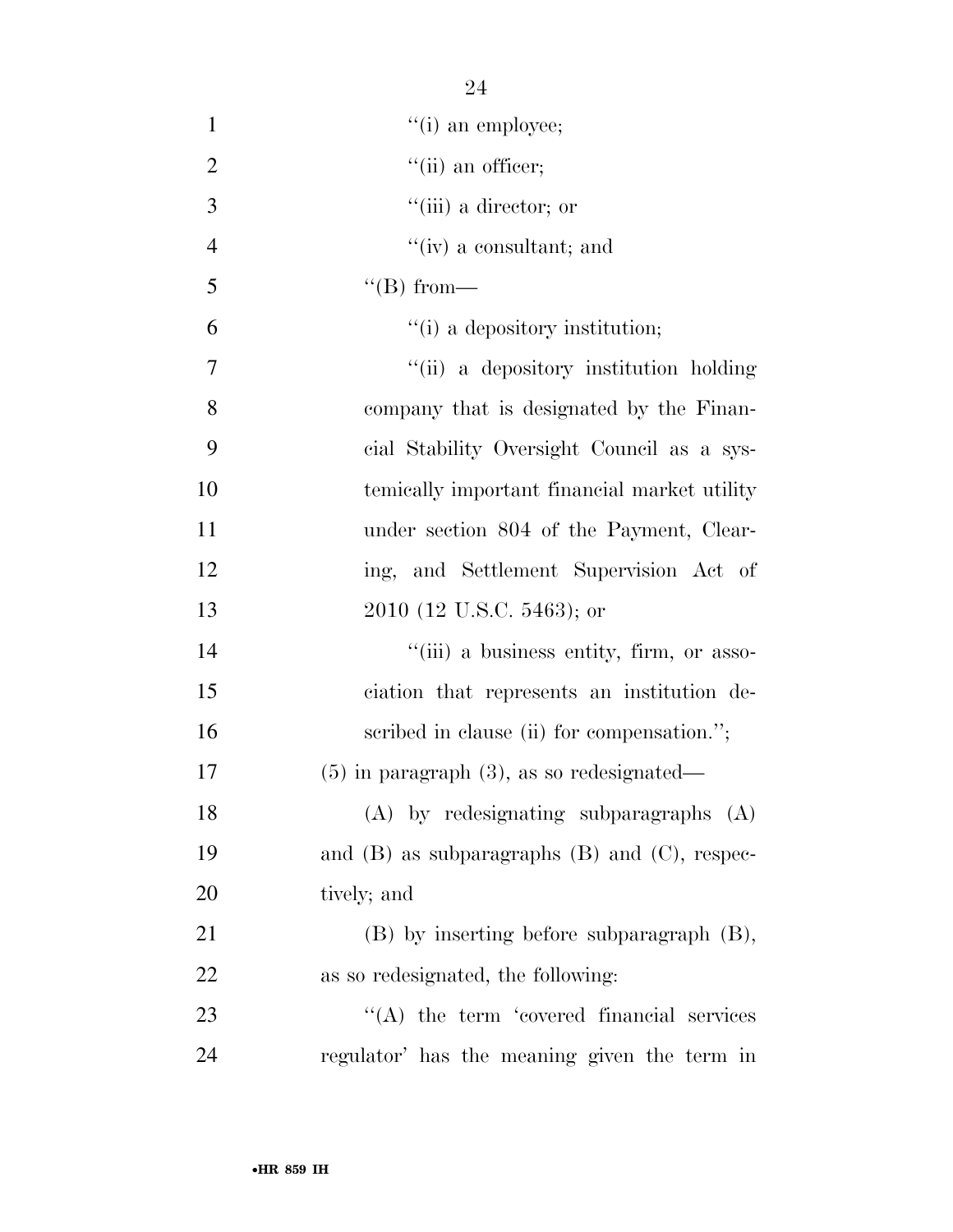| $\mathbf{1}$   | section 601 of the Ethics in Government Act of              |
|----------------|-------------------------------------------------------------|
| $\overline{2}$ | 1978 (5 U.S.C. App.);";                                     |
| 3              | $(6)$ in paragraph $(4)$ , as so redesignated, by           |
| $\overline{4}$ | striking "or other company" each place it appears           |
| 5              | and inserting "or other company, firm, or associa-          |
| 6              | tion"; and                                                  |
| 7              | $(7)$ in paragraph $(7)$ , as so redesignated—              |
| 8              | $(A)$ in subparagraph $(A)$ —                               |
| 9              | (i) in the matter preceding clause (i),                     |
| 10             | by striking "other company" and inserting                   |
| 11             | "other company, firm, or association"; and                  |
| 12             | (ii) in clause $(i)(I)$ , by striking "other                |
| 13             | company" and inserting "other company,                      |
| 14             | firm, or association"; and                                  |
| 15             | $(B)$ in subparagraph $(C)$ , by striking "a                |
| 16             | company" and inserting "a company, firm, or                 |
| 17             | association".                                               |
| 18             | (b) TECHNICAL AND CONFORMING AMENDMENTS.-                   |
| 19             | Section $10(k)$ of the Federal Deposit Insurance Act $(12)$ |
| 20             | U.S.C. $1820(k)$ is amended—                                |
| 21             | $(1)$ in paragraph $(1)$ , in the matter preceding          |
| 22             | subparagraph $(A)$ , by striking "paragraph $(6)$ " and     |
| 23             | inserting "paragraph $(7)$ ";                               |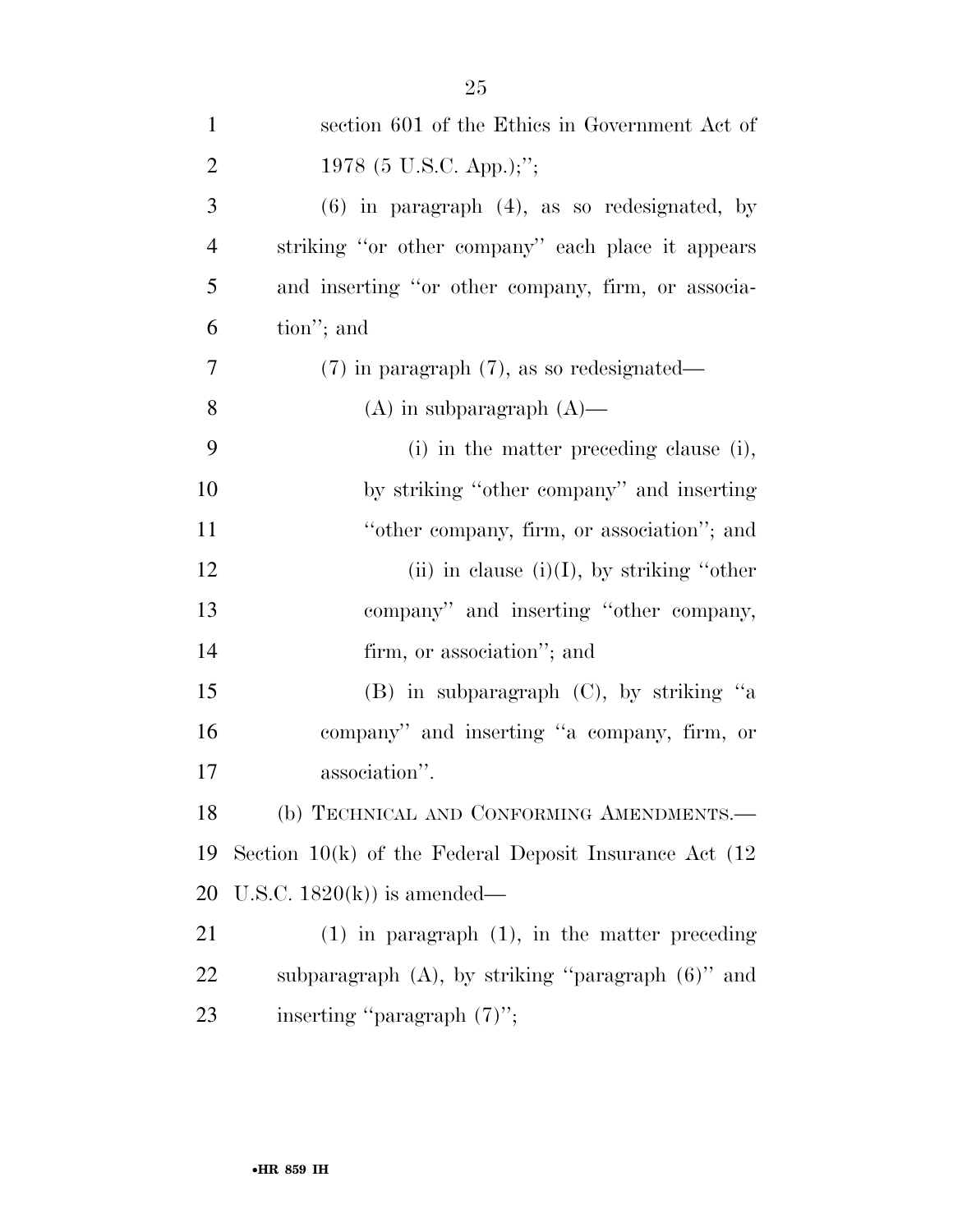| $\mathbf{1}$   | $(2)$ in paragraph $(5)(A)$ , as so redesignated, by |
|----------------|------------------------------------------------------|
| $\overline{2}$ | striking "paragraph $(1)(B)$ " and inserting "para-  |
| 3              | graphs $(1)(B)$ and $(2)$ "; and                     |
| $\overline{4}$ | $(3)$ in paragraph $(7)$ , as so redesignated—       |
| 5              | $(A)$ in subparagraph $(A)$ —                        |
| 6              | (i) by striking "subject to paragraph"               |
| $\overline{7}$ | $(1)$ " and inserting "subject to paragraph"         |
| 8              | $(1)$ or $(2)$ "; and                                |
| 9              | (ii) by striking "paragraph $(1)(C)$ "               |
| 10             | and inserting "paragraph $(1)(C)$ or $(2)$ ";        |
| 11             | and                                                  |
| 12             | $(B)$ in subparagraph $(C)$ —                        |
| 13             | (i) by striking "person described in                 |
| 14             | paragraph (1)" and inserting "person de-             |
| 15             | scribed in paragraph $(1)$ or $(2)$ "; and           |
| 16             | (ii) by striking "the functions de-                  |
| 17             | scribed in paragraph $(1)(B)$ " and inserting        |
| 18             | "the functions or duties described in para-          |
| 19             | graph $(1)(B)$ or $(2)$ ".                           |

### **SEC. 7. SEVERABILITY.**

 If any provision of this Act or any amendment made by this Act, or any application of such provision or amend- ment to any person or circumstance, is held to be uncon- stitutional, the remainder of the provisions of this Act and the amendments made by this Act and the application of